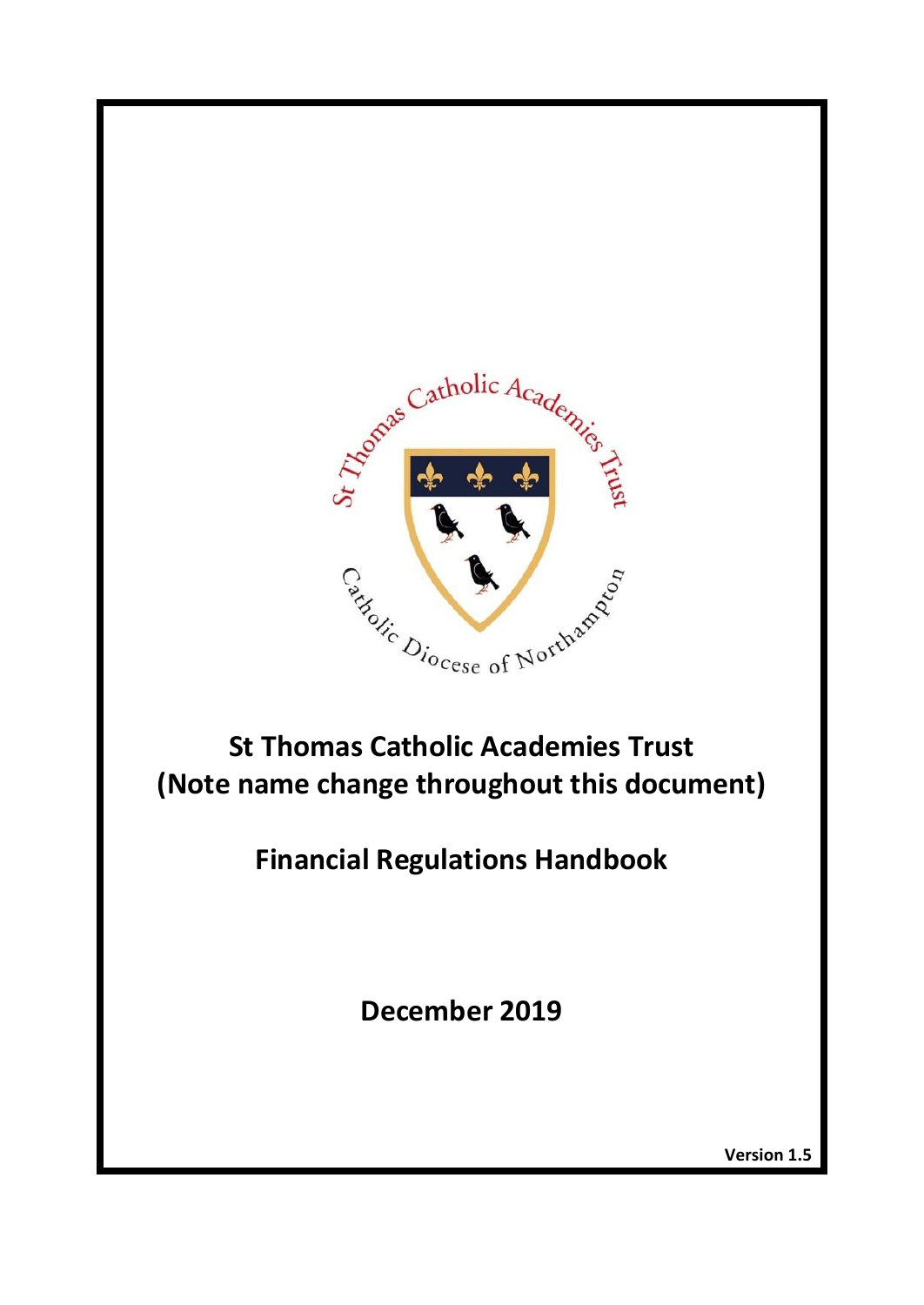# **CONTENTS**

| 1. |  |
|----|--|
| 2. |  |
| 3. |  |
| 4. |  |
| 5. |  |
| 6. |  |
| 7. |  |
| 8. |  |
| 9. |  |
|    |  |
|    |  |
|    |  |
|    |  |
|    |  |
| 15 |  |
| 16 |  |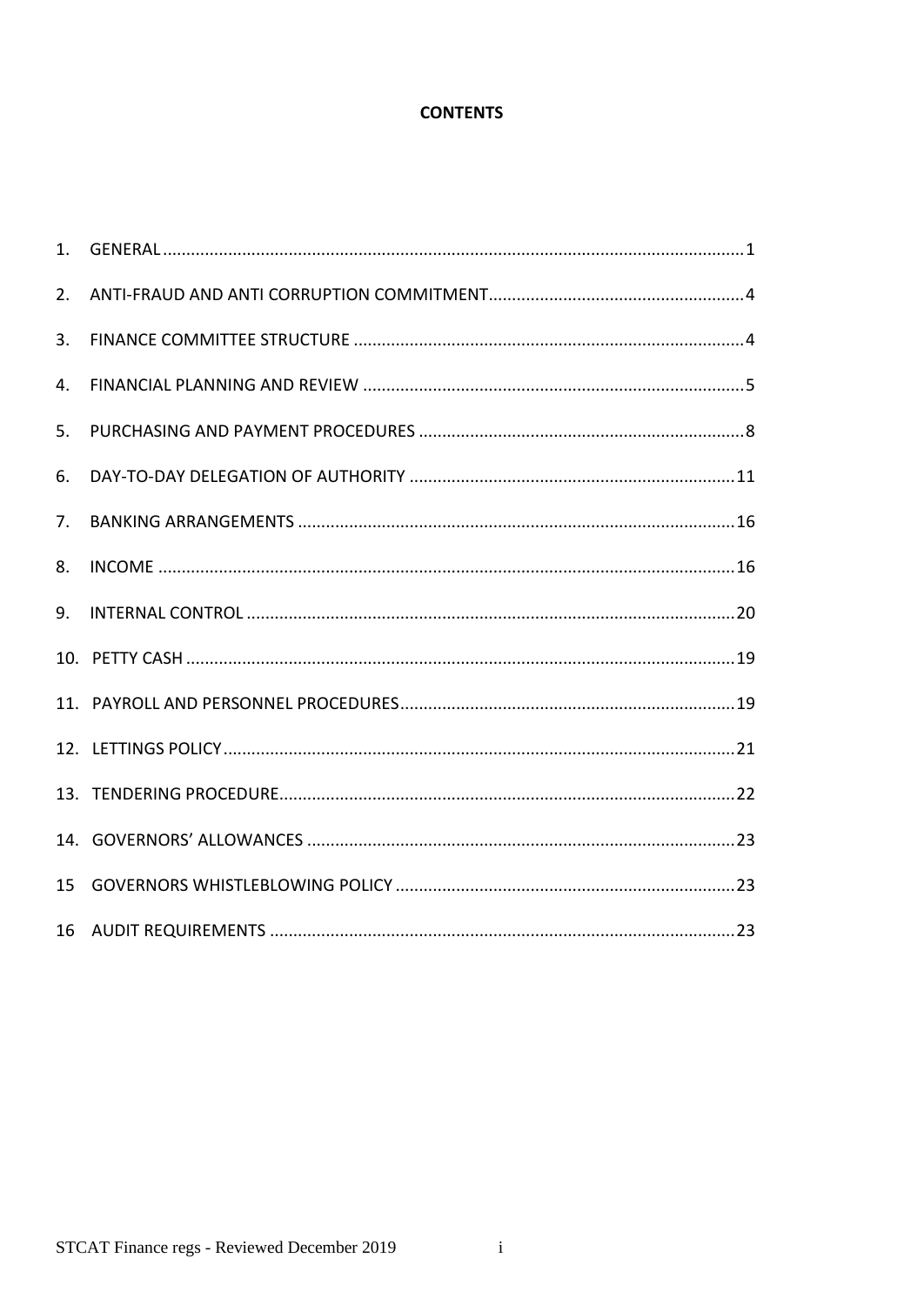#### **1. GENERAL**

- <span id="page-2-0"></span>1.1 In accordance with the Financial Regulations for the St Thomas Catholic Academies Trust, the Directors hereby recognise the need to lay down formally a policy for the overall management of each school's budget and the day-to-day management of the Trust's financial affairs.
- 1.2 The general conditions that follow are subject to annual review and consideration by the Directors.
- 1.3 The Directors confirm that failure to observe these conditions is considered a serious matter and may involve disciplinary procedures being taken against the individual concerned.
- 1.4 The Directors confirm that overall management of the Academies budget is delegated to the Finance Committee subject to exceptions contained in these regulations.
- 1.5 The Directors will appoint a Chief Executive Officer who will act as an Accounting Officer on behalf of St Thomas Catholic Academies Trust.
- 1.6 The Directors must appoint a Chief Finance Officer to lead the finance department. The CFO may combine their specific financial responsibilities with a range of other support and leadership responsibilities in which the existence of a formal accountancy qualification may be less relevant. Key responsibilities for the CFO will include:
	- the preparation and monitoring of the budget;
	- the preparation of the annual accounts;
	- liaison with auditors; and
	- technical advice and guidance.

The CFO need not discharge all of these duties personally. The Trust will decide whether it is adequately served by employing staff or contractors with relevant skills and knowledge is needed at the relevant time (e.g. when the accounts are being prepared).

Trust Finance staff will be appointed in liaison with the CFO, CEO and/or Directors.

1.7 The St Thomas Catholic Academies Trust has defined the responsibilities of each person involved in the administration of school finances to avoid the duplication or omission of functions and to provide a framework of accountability for Directors, Local Governor Representatives and Staff.

Such management will include: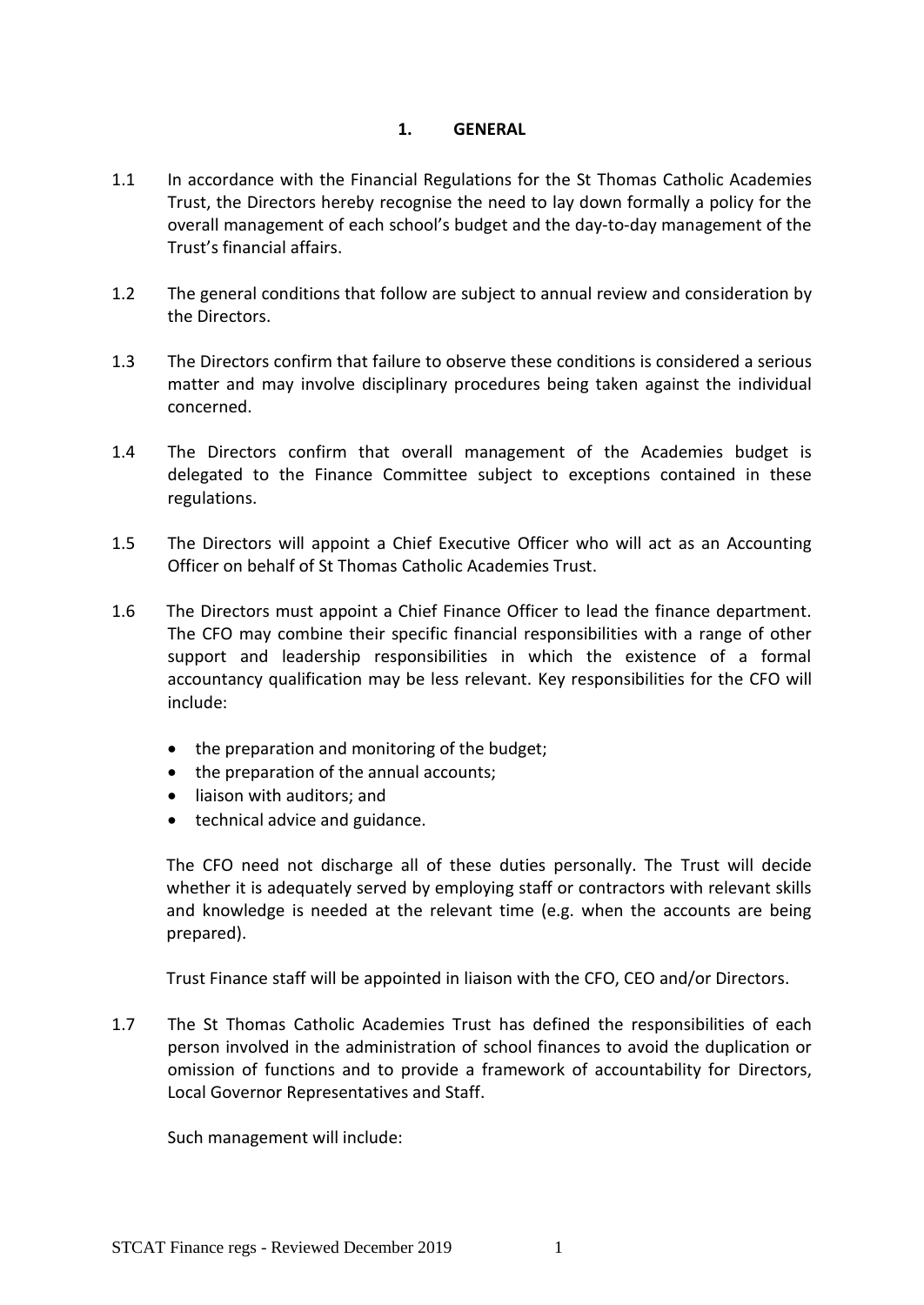#### **Financial Matters**

- Recommendation to the Local Governing Body to have oversight of the annual budget plan for the forthcoming financial year in accordance with the Scheme of Delegation and ratified by the Board of Directors.
- Ensure that grants from the ESFA are used only for the purposes intended.
- Keeping under review the Trust and/or individual school's actual financial performance compared with the budgeted performance and take remedial action as necessary. Such action will be reported to the CEO, Board of Directors and Local Governing Body. In all cases liaison must be maintained with other appropriate Committees.
- Consideration against any of the schools falling into financial crisis has been taken into account. Whilst all schools maintain separate bank accounts for administration purposes, the Trust acts in the best interests of all the schools. If a school is looking like they could fall into financial difficulties, the Trust will consider financially supporting the school in the short term. This may include a pooling of school reserves. The Trust will investigate the reasons for the potential cash shortfall and ensure that an action plan is put in place to secure the financial stability of each school in the long term
- Making decisions on financial requests from other Committees.
- Making decisions on expenditure within the Committee's delegated powers.
- Making decisions on virements within agreed budgets, within the Committee's delegated powers.
- Advising the Local Governing Body on the appropriateness, or otherwise, of virements to be made outside of the Committee's delegated powers.
- Ensuring the Register of Business Interests is kept up to date.
- Reviewing the various insurance schemes and options available to the Trust.
- Monitoring all spending within the Trust i.e. Delegated Budget and School Fund.
- Receiving and commenting on the content of the audit report relating to the delegated budgets will be overseen by the Directors.
- The Financial Regulations and Scheme of Delegation will be reviewed annually by the Trust and any changes will be notified to each school.
- Reviewing annually the Terms of Reference.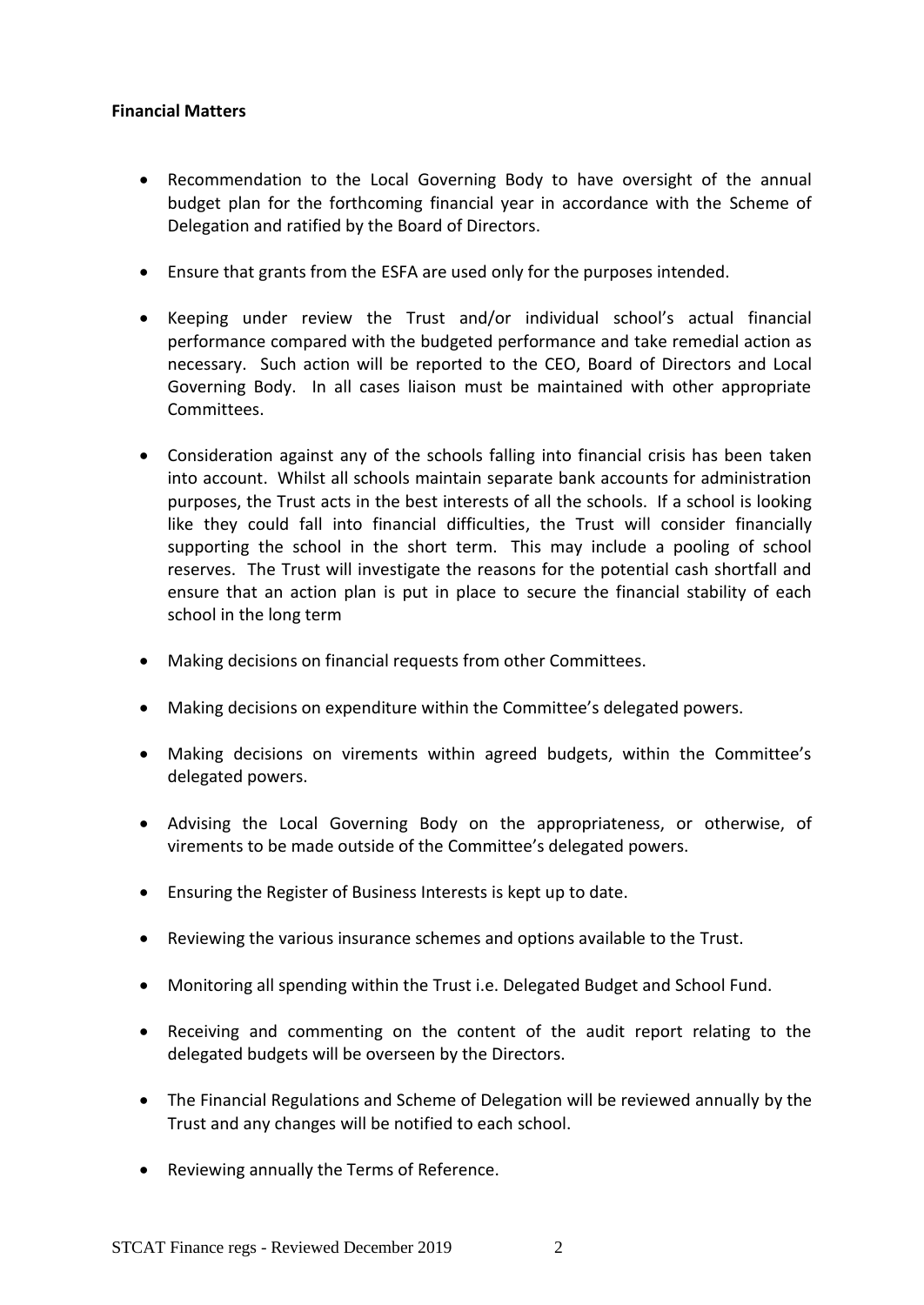- Agreeing and determining charges for the letting of the school premises.
- Making recommendations
	- a) Based on the advice of the CEO make the appointment of the Internal Auditor.
	- b) any comments received from the CEO who acts as the Accounting Officer regarding work carried out.

In the event of the Local Governing Body's not being appointed, the Directors will take responsibilities on financial matters.

- 1.8 The Trust confirms that day-to-day financial management of the school is delegated to the Headteacher subject to exceptions contained in these regulations**. (Please refer to the Trust's Scheme of Delegation and Decision Planner).**
- 1.9 Throughout these conditions, delegation to the Headteacher shall imply further delegation to a Senior Leader when the Headteacher is not on the school site. Where the Headteacher wishes to permanently delegate certain financial matters or activities, then the level of that delegation shall be notified in writing to the individual(s) concerned reported to the Trust in writing and incorporated in these conditions.
- 1.10 Throughout this condition the responsibilities for a particular activity does not imply that it must be carried out by that person. It is accepted that the work may be delegated although this responsibility remains with the named person.
- 1.11 Any Trust Board member, Local Governor Representative or member of staff having direct or indirect involvement in a business, which is tendering for a contract, must declare his or her interest.
- 1.12 All Directors, Local Governor Representatives, any other members of the Local Governing Bodies of the St Thomas Catholic Academies Trust and staff must complete the appropriate questionnaire to ensure that the Register of Business Interests is kept up to date.
- 1.13 The Directors, Local Governor Representatives, and appropriate Committees should meet and conduct business only when the meeting is quorate that is, has enough people present to allow decisions to be made. Board meetings will be held a minimum of 4 times a year, the Finance Committee will meet a minimum of 6 times a year, and the Local Governing Body will meet 5 times a year.
- <span id="page-4-0"></span>1.14 The Board of Directors, Finance Committee Local Governor Committees will appoint a clerk who is someone other than a Director, Local Governor Representative or Headteacher.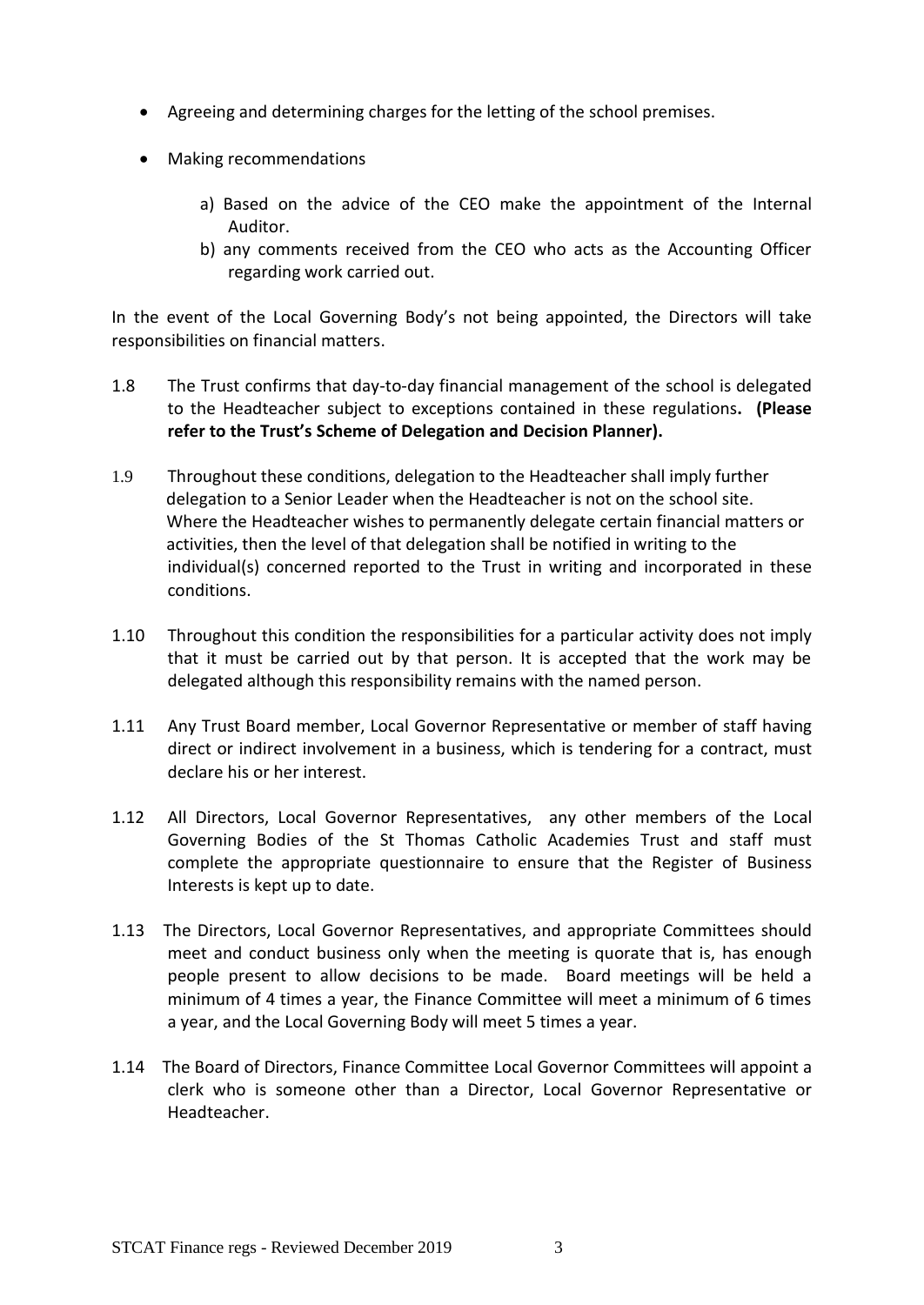### **2. ANTI-FRAUD AND ANTI CORRUPTION COMMITMENT**

2.1 The Trust must be aware of the risk of fraud and irregularity occurring within their organisations and they must, as far as possible, address this risk in their internal control and assurance arrangements by putting in place proportionate controls.

 The Directors expects Local Governor Representatives and its school appointed staff to demonstrate the highest standards of honesty, probity, openness and integrity in the discharge of their functions. This includes the following:

- a) Compliance with appropriate legislation, Codes of Conduct, Scheme of Delegation, Conditions of Services, standards of appropriate professional bodies, and any other standards, guidelines or instructions which are relevant to the particular service or activity.
- b) Providing a framework within which counter fraud arrangements will flourish.
- c) It also involves promoting an anti-fraud and anti-corruption culture within the school.

At the same time the school, the Trust Board, and the Local Governing Body expects that all external individuals and organisations that it deals with, (e.g. suppliers, contractors, partners, services providers, parents and members of the public etc.,) will act with honesty and integrity and without thought or actions involving fraud, corruption or financial impropriety. In such relationships, the principles outlined in the **Trusts Anti-Fraud & Corruption Policy** must be applied.

Where external third parties become aware of any fraud and corruption they should report their concerns promptly to the school/Trust. **Please refer to the Trusts Whistle-Blowing Policy.**

#### **3. THE TRUSTS FINANCE STRUCTURE-**

- <span id="page-5-0"></span>3.1 The membership of the Finance Committee will be agreed annually at the first meeting of the Board of Directors.
- 3.2 The Terms of Reference for the Finance Committee are reviewed annually by the Board of Directors.
- 3.3 The Finance Committee will meet at least 6 times a year, and where possible prior to the Board of Directors. Additional meetings will be held as and when required, for example to review the end of year financial statements.
- 3.4 The quorum will be 50% members which the majority are Directors.
- 3.5 Minutes will be kept of all meetings. Copies of minutes will be kept in an appropriate file and circulated to all members of the Finance Committee and the Chief Finance Officer.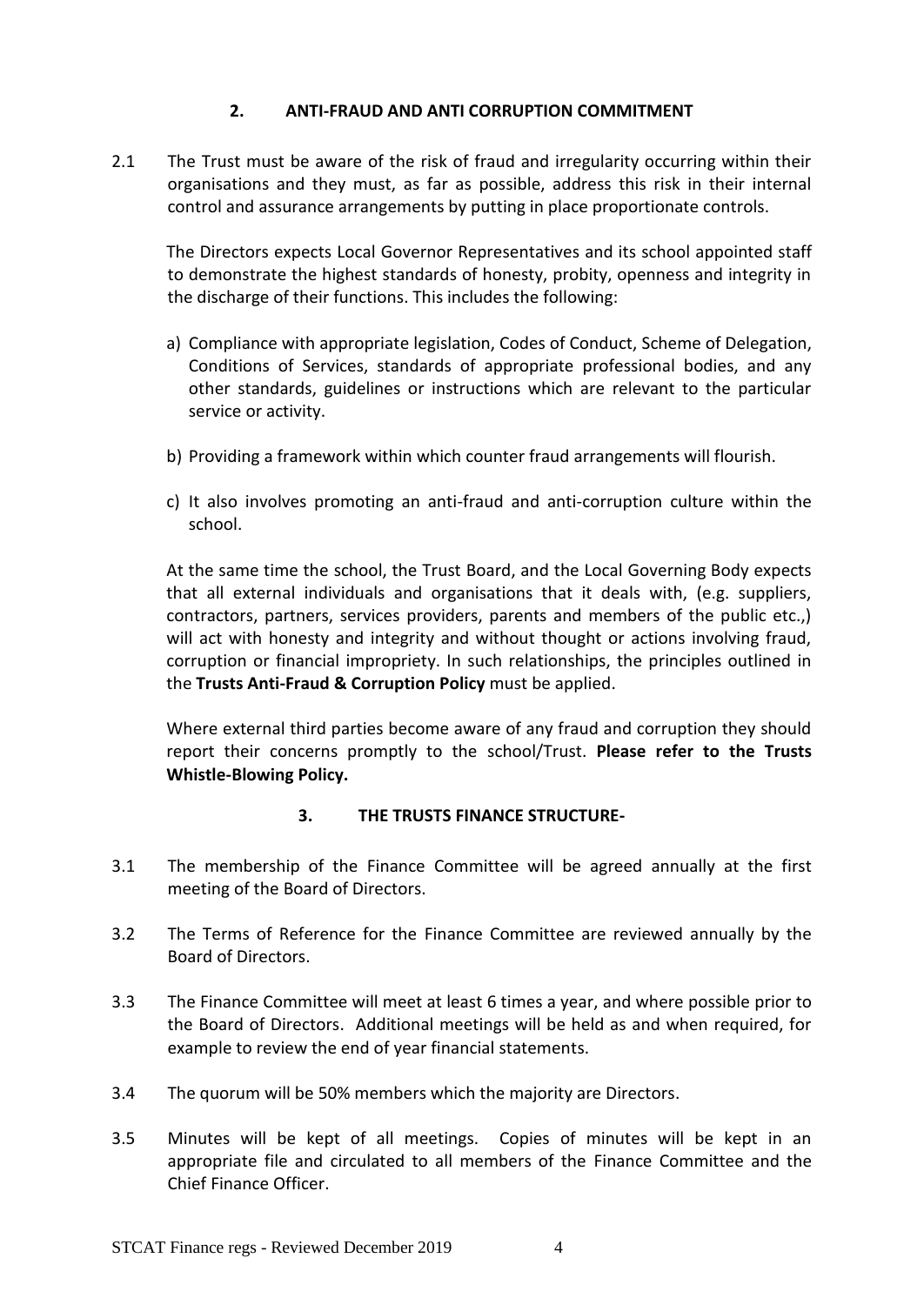- 3.6 A Chairperson will be appointed by and from the members of the Finance Committee. In the absence of the Chairperson at any meeting, then the Committee will appoint one of the members present to act as Chairperson for that meeting**.**
- <span id="page-6-0"></span>3.7 The Board of Directors may decide to delegate part of its responsibilities for financial oversight to the Trusts Finance Committee. However, the full board of Directors must approve the budget. This approval must be documented in the minutes.

#### **4. FINANCIAL PLANNING AND REVIEW**

- 4.1 The Board of Directors must approve a balanced budget for the financial year from 1<sup>st</sup> September to 31 August, which may draw on unspent funds brought forward from previous years. The Trust will submit to the ESFA a copy of that final budget in a form specified by the ESFA by a date specified. The Directors must agree procedures so that any significant changes to the approved budget are notified to them, so that they may consider and decide whether to approve them. Similarly, significant changes to budget plans must be notified to the ESFA.
- 4.2 The school's overall budget plan will be prepared by the Headteacher in conjunction with the CFO and reviewed by the Local Governing Body in advance of approval by the Trust.. The budget will be prepared having regard to all known needs of the school, the School Development Plan (School Improvement Plan) and the Asset Management Plan. The Chief Finance Officer for the Trust will review and present all budgets to the Directors before they are submitted to the ESFA.
- 4.3 Records will be kept of all information used in preparing the budget to include:
	- An up-to-date establishment listing.
	- A breakdown of Teaching and Support staff salaries.
	- Breakdown of Facilities spends.
	- Breakdown of other expenditure.
	- Breakdown of Income and evidence to support forecasts.
	- Requests for additional requirements.
	- Any planned/required building works with estimated costings.
	- Any planned/required ICT replacement/updates.
	- Spreadsheet to support the make-up of the budget plan.
- 4.4 The Indicative budget plan must be presented to the Local Governing Body. (It is the responsibility of the Headteacher to ensure this is done). The final budget plan will then be submitted to the Board of Directors by the end of June. After approval by the Directors a signed copy budget plan will be submitted to the ESFA by the  $31<sup>st</sup>$ July. The final budget plan must be counter-signed by a member of the Board of Directors.
- 4.5 A copy of the signed budget plan is to be placed in the minute file and a further copy retained by the Headteacher.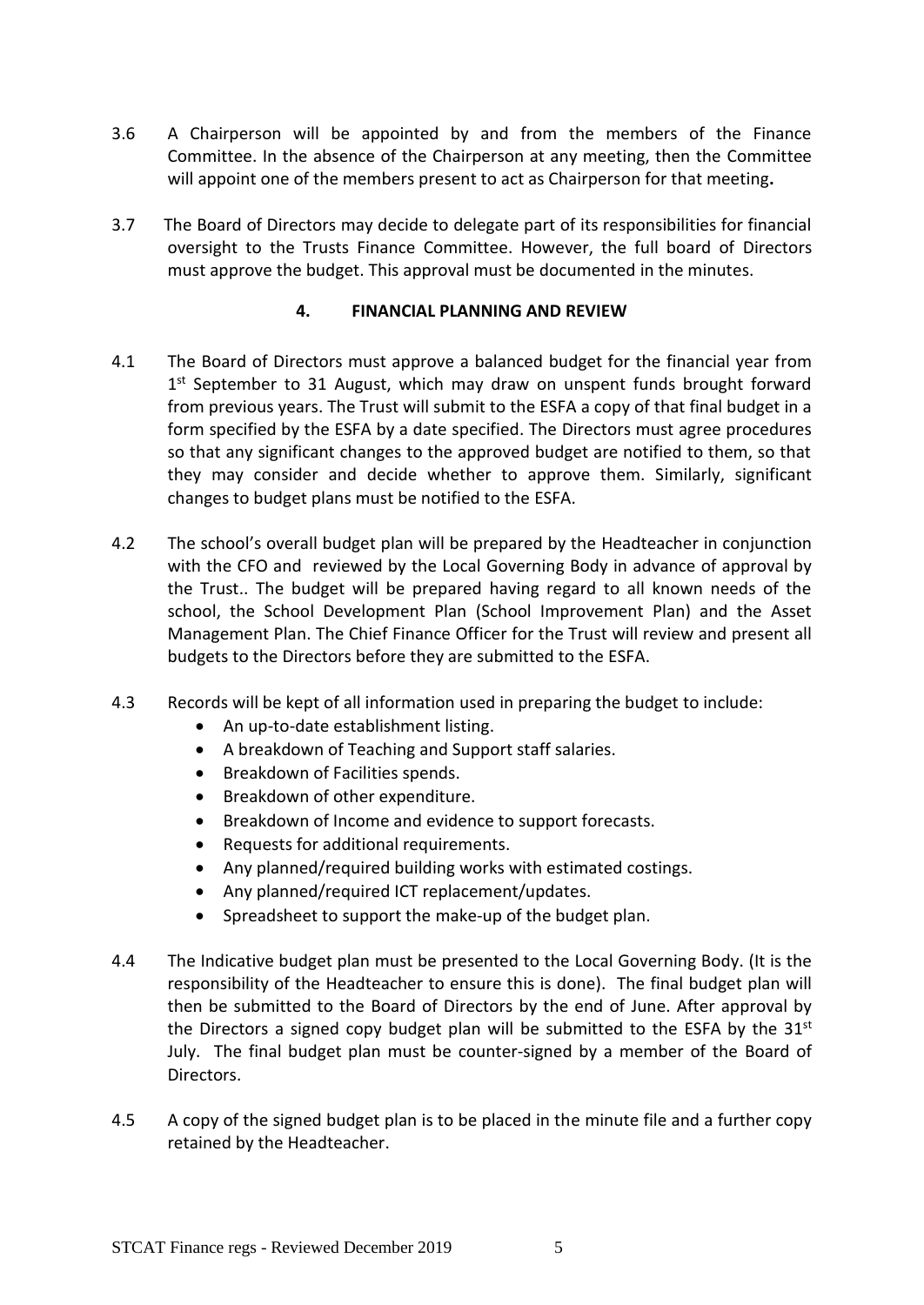- 4.6 The CFO will provide the Headteacher, as soon as possible, details of the out-turn statement showing spending against budgets for the previous financial year. Adjustment to the current year's budget figures will then be made as appropriate.
- 4.7 Reconciliation of the school's own financial records to the bank will be made monthly, **within 10 days of the month end**. The CFO is responsible for ensuring this is undertaken.
- 4.8 The CFO/Headteacher will be responsible for monitoring actual against expected expenditure within each budget line and presenting appropriate reports to the Finance/Local Governing Body Committee. Urgent budget problems will entail informing the Chairperson of the Trust's Finance Committee.
- 4.9 The CFO will submit the appropriate system produced monitoring reports to the Finance Committee together with an explanation of significant variances and a projection of expenditure to year end.
- 4.10 The Trust must obtain approval from the Secretary of State (through the ESFA) before borrowing and entering into certain liabilities such as leaseholds, tenancies and indemnities.
- 4.11 The Headteacher in conjunction with the CFO within the framework of the St Thomas Catholic Academies Trust Development Plan as approved by the Directors, has overall executive responsibility for the school's activities including financial activities. Much of the financial responsibility is managed centrally, however, the Headteacher still retains responsibility for:
	- approving new staff appointments within the authorised establishment, except for any senior staff posts which the Directors and Local Governing Body have agreed should be approved by them;
	- authorising contracts in conjunction with the Chief Finance Officer and in conjunction with the limits in the Scheme of Delegation
	- signing cheques/BACS payments in conjunction with other authorised signatories.

### 4.12 **The Chief Finance and HR Officer**

The Chief Finance and HR Officer works in close collaboration with the CEO and individual school Headteacher's through whom he or she is responsible to the Directors/Local Governor Representatives. The main responsibilities of the Chief Finance & HR Officer are:

- the day to day management of financial issues including the establishment and operation of a suitable accounting system;
- the management of the Trusts financial position at a strategic and operational level within the framework for financial control determined by the Directors/ Local Governing Body;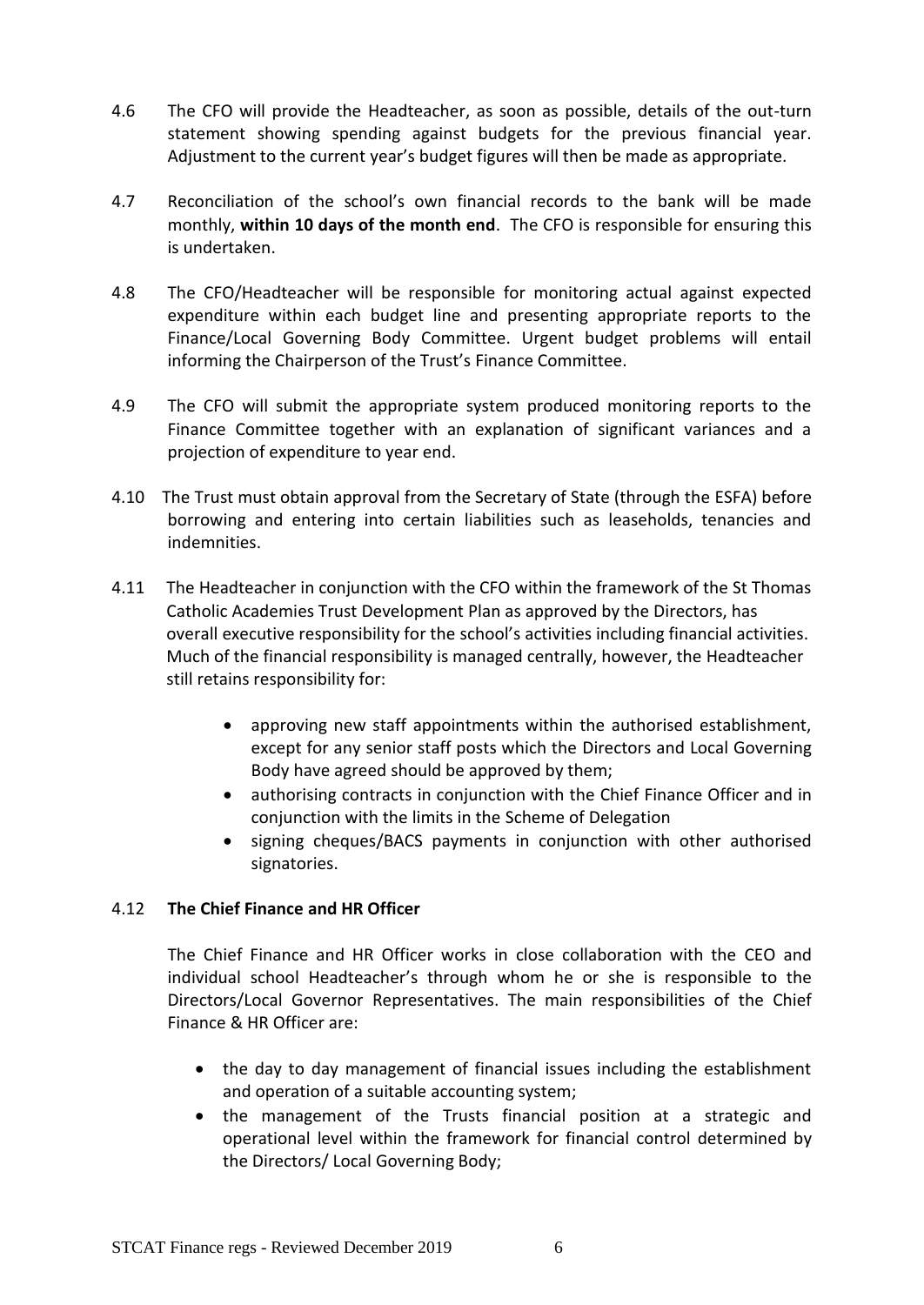- the maintenance of effective systems of internal control; ensuring that the annual accounts are properly presented and adequately supported by the underlying books and records of the schools;
- the preparation of monthly management accounts;
- authorising orders in conjunction with budget holders and the limits of the Scheme of Delegation in **Section F – Authorisation Limits**;
- ensuring forms and returns are sent to the DfE/ESFA in line with the timetable in the DfE guidance.
- Monitors the Trusts VAT records and ensures VAT returns are completed timely and accurately.

#### 4.12 **The Internal Auditor/**

The Internal Auditor is appointed by the Directors and provides Directors and Local Governor Representatives with an independent oversight of the Trust's financial affairs, systems, transactions and risks.

The main duties of the Internal Auditor are to provide the Directors/Local Governing Body with independent assurance that:

- the financial responsibilities of the Trust/schools are being properly discharged;
- resources are being managed in an efficient, economical and effective manner;
- sound systems of internal financial control and risk management processes are being maintained;
- financial considerations are fully taken into account in reaching decisions.

The Internal Auditor will be bought-in and be required to undertake a programme of reviews at each school location at least once a year in addition to three reviews at Trust level to ensure that financial transactions have been properly processed and that controls are operating as laid down by the Trust. A report of the findings from each visit will be presented to the Finance Committee and the Directors. Detailed guidance on the programme to be checked by the Internal Auditor and agreed with the Directors.

- Asset Register
- Bank Reconciliation
- Cash Flow Forecast And Actuals Statement
- Cash Management
- Computer Procedures
- Expenditure Reconciliation
- Financial Policies Are Available
- Financial Policies Being Adhered To
- Financial Reporting To Governing Bodies
- Financial Reporting To Principals
- Income Reconciliation
- Insurance
- Invoice Process against Financial Regulations
- Payroll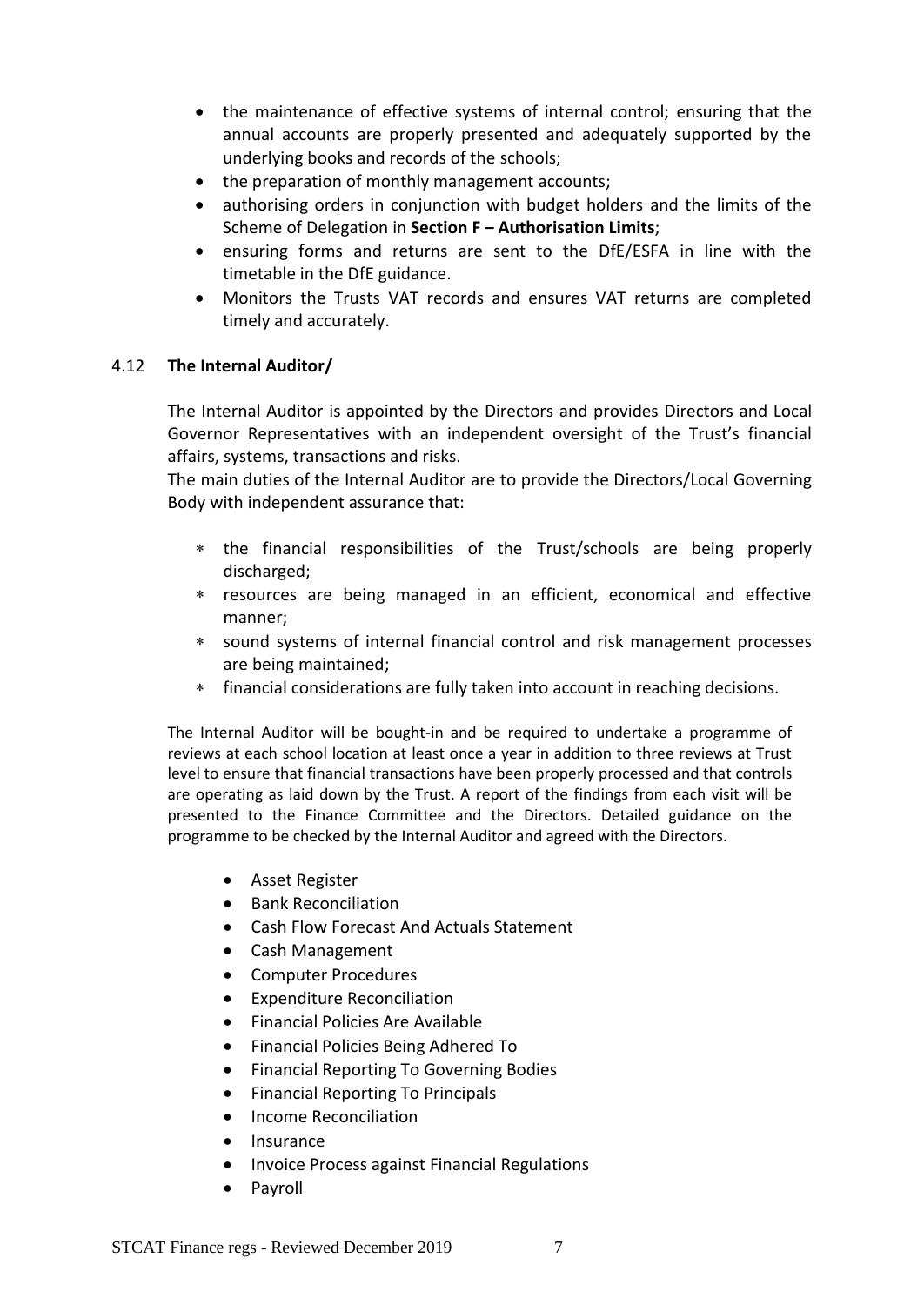- Petty Cash Management
- Tendering & Leasing
- VAT Claims

### 4.13 **Other Staff**

Other members of staff, primarily the Chief Finance Officer/School Business Managers/Finance Officers/Finance Assistants and budget holders, will have some financial responsibilities and these are detailed in the following sections of this manual. All staff are responsible for the security of Trusts property, for avoiding loss or damage, for ensuring economy and efficiency in the use of resources and for conformity with the requirements of the Trusts financial procedures.

#### 4.14 **Register of Interests**

It is important for anyone involved in spending public money to demonstrate that they do not benefit personally from the decisions they make. To avoid any misunderstanding that might arise, all Directors/Local Governor Representatives and school staff with significant financial or spending powers are required to declare any financial interests they have in companies or individuals from whom the Trust/School may purchase goods or services. The register is open to public inspection.

The register should include all business interests such as directorships, share holdings or other appointments of influence within a business or organisation which may have dealings with the St Thomas Catholic Academies Trust. The disclosures should also include business interests of relatives such as a parent or spouse or business partner where influence could be exerted over a governor or a member of staff by that person.

The existence of a register of business interests does not, of course, detract from the duties of Directors, Governor Representatives and Staff to declare interests whenever they are relevant to matters being discussed by the Directors/Local Governing Body or a Committee. Where an interest has been declared, Directors, Local Governor Representatives and Staff should not attend that part of any Committee or other meeting.

### **5. PURCHASING AND PAYMENT PROCEDURES**

<span id="page-9-0"></span>5.1 Budget-holders will be responsible for making the first request for the purchase of items or services from their own budgets.

This will be done by means of an Internal Order Request Form and sent to the Finance Office.

5.2 On receipt of the Internal Order Form a member of the Finance team will arrange for an official order to be raised for sending to the supplier/contractor. Reference will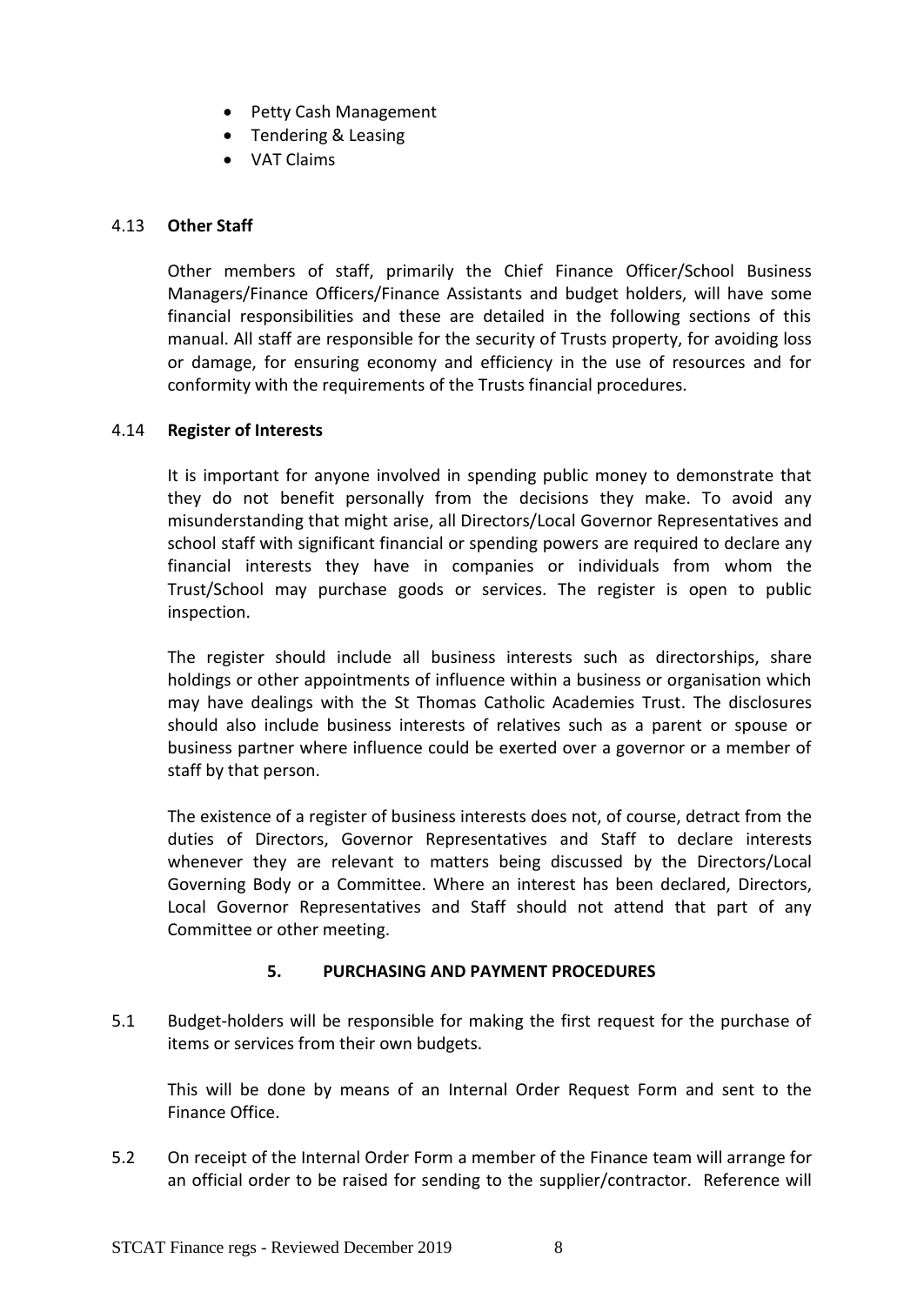be made as appropriate to the procurement standards issued by the Trust, and after determining that the appropriate budget has sufficient funds to meet the order. Internal Order Forms will be numbered and kept on file.

- 5.3 Orders are to be authorised in line with the **Trusts Scheme of Delegation Section F – Authorisation Limits**. Paper copies of official orders will be kept on file. Where appropriate, a copy of the official order will be sent to the budget-holder.
- 5.4 All invoices received will be checked against the original order for accuracy (and delivery notes where appropriate) and entered on the Trust's financial system.
- 5.5 The cheque signatories are any two from the Trusts/schools mandate and in accordance of the regulations contained in the Scheme of Delegation. All cheques/BACS payments must be signed in appropriate timescale.

It is accepted that it is good practice for the person originating the cheque not to be one of the signatories on the cheque.

- 5.6 The Finance team is designated to control cheques and must ensure that:
	- where continuous cheque stationery is used, the approved format is complied with.
	- all cheques are securely stored.
	- all cheques are entered correctly on the financial management system.
	- spoiled cheques are marked as cancelled and retained.
	- minimum re-order levels are established.
	- a system of periodically ensuring that all cheques are properly accounted for, i.e. they are still in stock or have been used.
- 5.7 The following control must be applied for payment by BACS/Internet Banking:
	- When setting up a new supplier on the Trusts Finance System; details for BACS/Internet payments **must** be verified by a second person.
	- All BACS/Internet run reports **must** be signed by two of the account's authorised signatories.
	- Cancelled BACS/Internet run report must be crossed through and kept.
	- All BACS/Internet run reports musts be supported by appropriately authorised documentation (see purchasing section).
	- There **must** be a clear separation of duties between the person maintaining supplier and invoice data on Trusts finance system (who can also load the BACS/Internet file) and the people to authorise and release the payment on BACS file/Internet file. The  $1<sup>st</sup>$  tier authorisation to verify or reverse the payment on BACS file/Internet file **must** be a different person from the 2nd tier authorisation to release the payment.
	- There must be control over users' access rights. Set up users' with the appropriate access rights e.g. the user authorised to release payments has access to this area only.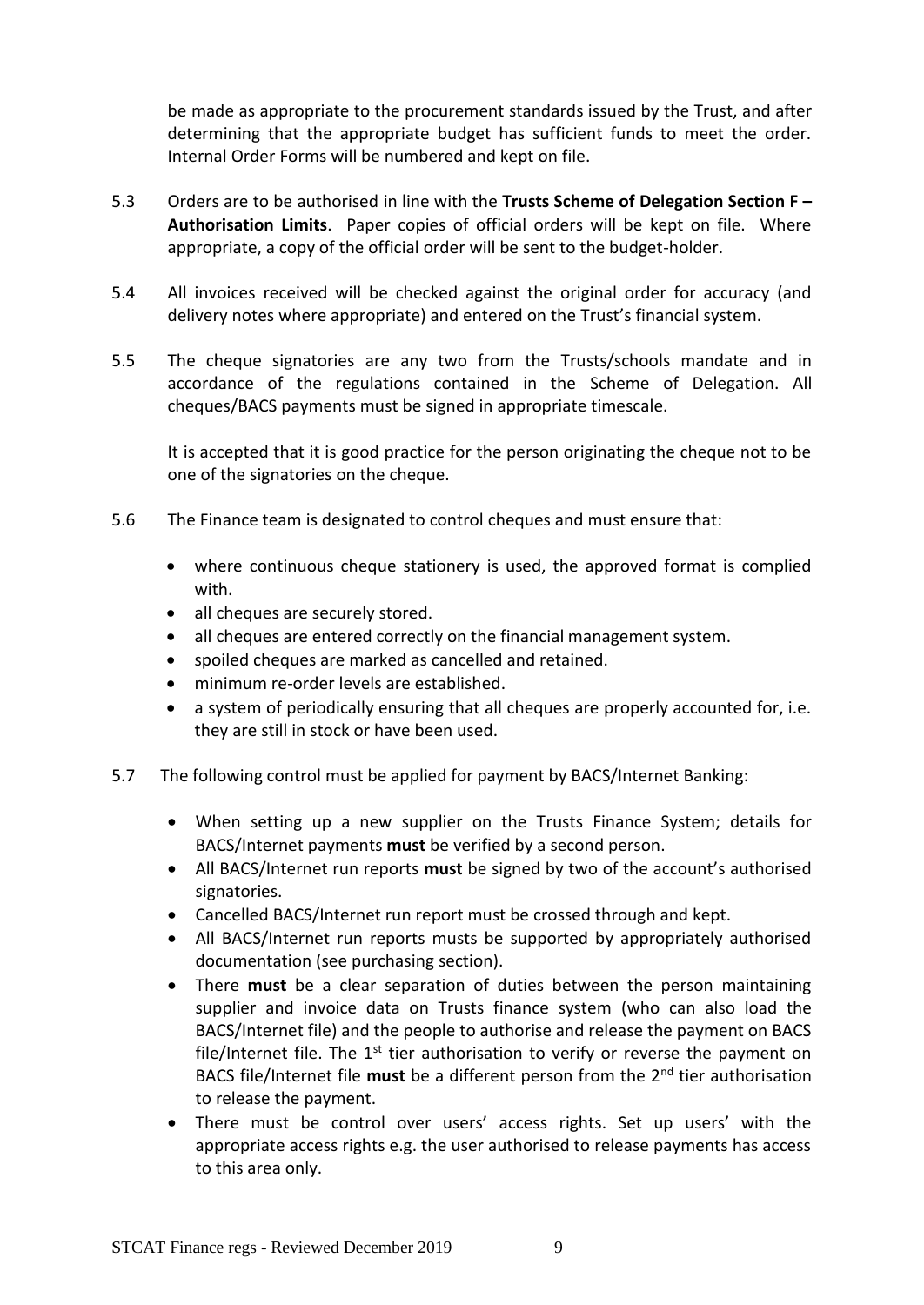- Cards used for the two tiers to authorise and release the payment on BACS file/Internet file **must be kept secure and under no circumstances will the card and PIN be given out to another member of staff**.
- The bank account **should not** be allowed to go overdrawn.
- 5.7 The Finance team must ensure that all prime records are retained for six financial years plus the current year and stored in a secure cabinet (or similar) in a secure and logical manner.
- 5.8 If discounts are available for prompt payment, then payments can be made immediately, having taken into account any loss of interest that might arise. If not, cheques will be issued in accordance with the trading terms of the individual contractor or supplier. Due regard must be taken of the Late Payments of Commercial Debts (Interest) Act 1998.
- 5.9 A copy of the computer-generated schedule of cheques will be retained within the Finance Department. Original invoices must be marked to ensure duplicate payments are not made, together with details of the cheque number, date sent etc. The Trust recognise that the best policy is for the cheque to be prepared by someone other than a cheque signatory.
- 5.10 Copy invoices are not to be paid until exhaustive checks have been made to confirm that payment has not previously been made. References back to the original order are to be made in every case. Confirmation that such checks have been made is to be by endorsing the invoice **"invoice not previously passed for payment"** and signing.
- 5.11 Under no circumstances are payments to be paid against statements.
- 5.12 Where appropriate, adequate checks are to be made that the contractors employed for buildings work – maintenance and repairs etc – have Public Liability Insurance Cover. It is the responsibility of the Chief Operations Officer to ensure that this is complied with.
- 5.13 Any order or purchase which is estimated to exceed our authorisation levels, for the supply of goods, materials or services will be subject to competitive quotations. Documentary evidence of the various quotations must be obtained and attached to the purchase order.
- 5.14 School procurement cards can be used for purchasing online. Procurement cards should only be held by authorised card holders and should be retained on the school premises at all times.

#### **Controls around the use of the card are as follows**:

• The card is issued in the school name but is for the use of a specified member of staff;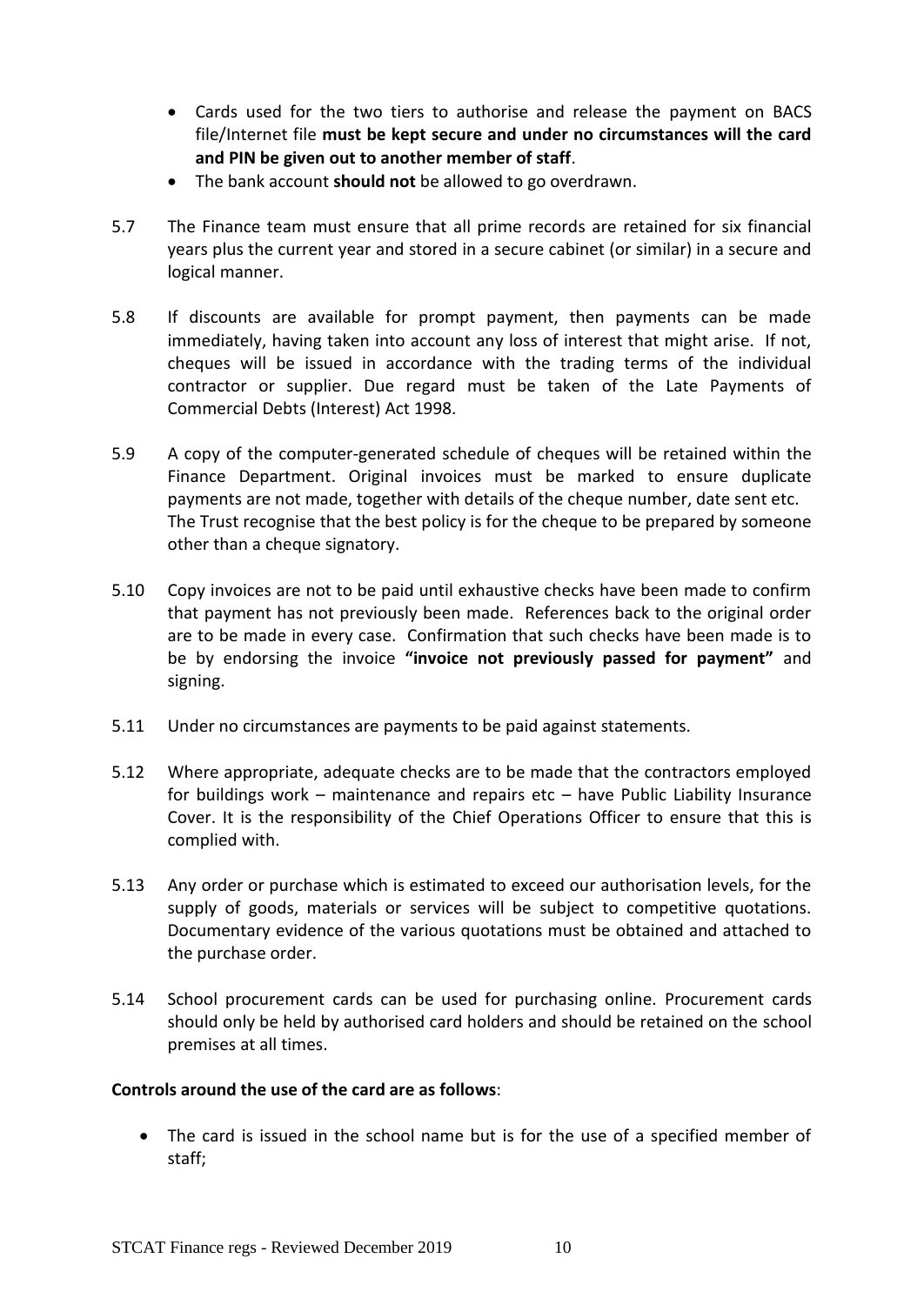- The card is signed by the cardholder and they have also read and signed a copy of the procedures for use of the card;
- Monthly purchasing limits and single transaction limits are prescribed;
- Cardholders are restricted to a standard set of Merchant Category Groups which will give schools control over purchases made by staff;
- A log is maintained by the cardholder of all purchases made **(Appendix 2)**
- All card receipts and VAT receipts must be retained.

### **Transactions will only be carried out by the card holder and under no circumstances is the card and pin number given out to another member of staff. Private use of the card is strictly prohibited.**

At the end of the month a statement for each cardholder is sent to the school for the attention of the Finance Office. This will be reconciled to the receipts held by the school and will then be independently reviewed by the Finance Department **(please note: this should not be the card holder)**.

Any discrepancies will be reported to the member of staff with responsibility for the reviewing of transactions immediately for investigation, where appropriate this should then be reported to the Headteacher.

Monthly statements should be checked and all documents supporting the payments should be retained with the statement.

<span id="page-12-0"></span>5.15 All schools will fall under the central VAT registration and will therefore apply the relevant VAT codes to each financial transaction in accordance with the VAT manual and guidelines.

#### **6. DAY-TO-DAY DELEGATION OF AUTHORITY**

Attached to this document is a Scheme of Delegation that outlines the delegation and authorising levels of the day to day procedures.

#### 6.1 **Mileage Allowances and Subsistence Claims**

The rates payable for reimbursement of casual car mileage will be paid in accordance with the Inland Revenue guidelines.

All expense claims are to be authorised by the Headteacher or line manager. The Chairperson of the Local Governing Body or the CFO will sign the Headteacher's claim form.

All expenses claims should be paid through the Trusts payroll system.

It is the CEO and CFOs responsibility to ensure that appropriate dispensation has been obtained from HMRC, in line with the ESFA guidelines and the **Trusts Travel and Subsistence Policy**.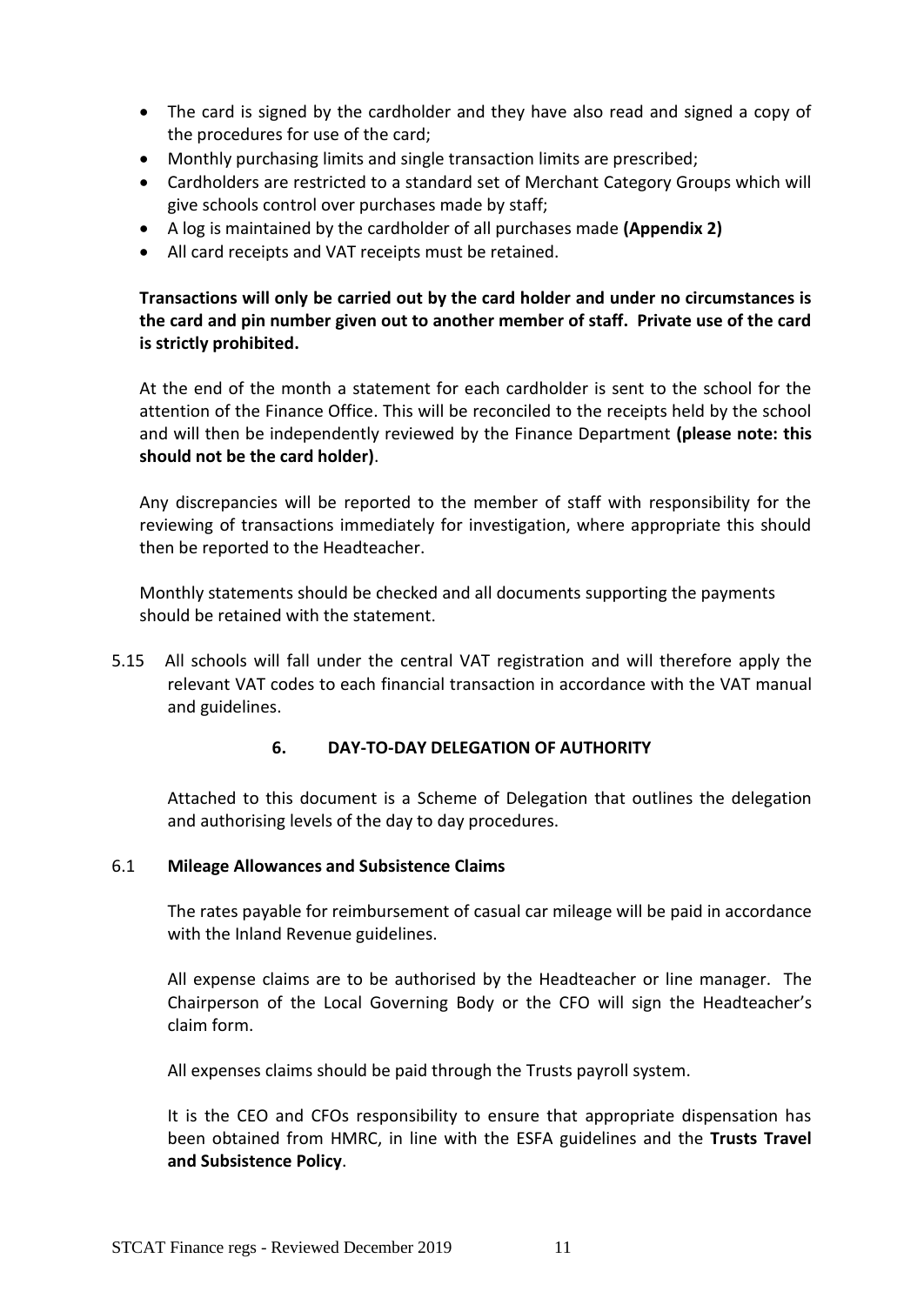#### 6.2 **Inventory/Asset Register**

- (a) Directors recognise the need to maintain an inventory of equipment in each school in order to:
	- (i) ensure proper physical control of equipment;
	- (ii) provide a basis for insurance cover and claims if equipment is damaged or destroyed, e.g. by fire; and
	- (iii) provide an up-to-date record of the equipment available for teaching purposes.
- (b) All items of equipment satisfying the conditions below will be both visibly and invisibly marked with the name and postcode of the School. As and when they are received entries will be made in the inventory for:
	- (i) items valued at £2000 or more at the time of purchase, either individually or as a set;
	- (ii) attractive and portable items of any value;
	- (iii) items especially considered by the Headteacher as being worth including.
- (c) It is the responsibility of the CFO/COO to ensure that an inventory is maintained.
- (d) The inventory will be checked annually by COO and certified correct. All discrepancies are to be notified to the Headteacher and CFO immediately.
- (e) All disposals should be recorded promptly, showing the method of disposal and the authority for such action.
- (f) A separate "Register of items removed from the School site" shall be kept for all items loaned to members of staff and pupils, and all items taken off site for any reason shall be entered. In the event of any items not being on site when the inventory is checked, reference shall be made to this register in the first instance.

### 6.3 **Acquisition and disposal of fixed assets**

- (a) The Trust must seek and obtain prior written approval from the Secretary of State, via the ESFA, for the following transactions:
	- acquiring a freehold on land and building;
	- disposing of a freehold of land or buildings; and
	- disposing of heritage assets beyond any limits set out in the trust's funding agreement in respect of the disposal of assets generally.
- (b) The Trust may dispose of any other fixed asset without the approval of the Secretary of State.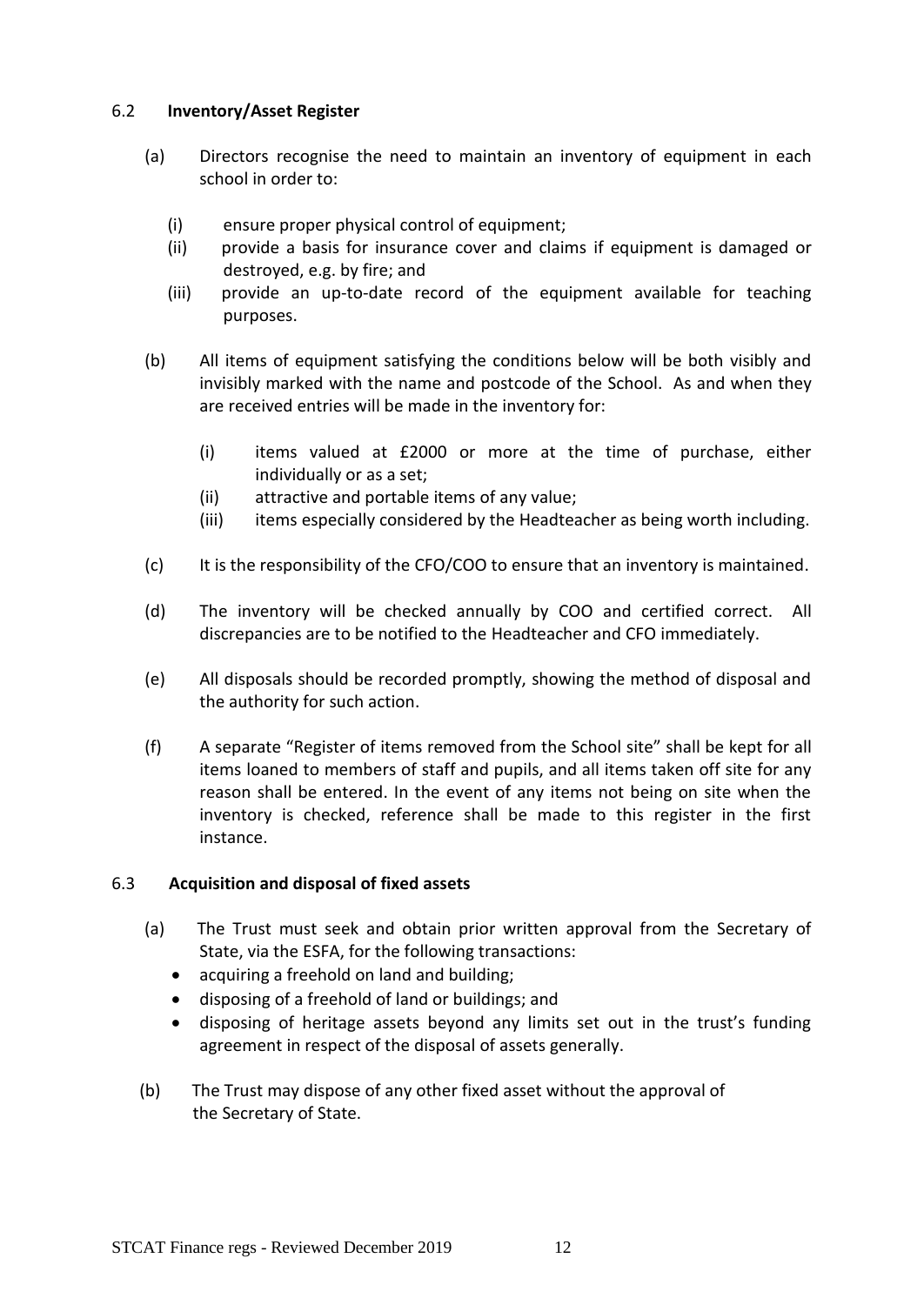(c) The Trust must ensure that any disposal maintains the principles of regularity, propriety and value for money. This may involve public sale where the assets have a residual value.

#### 6.4 **Staff Appointments**

- (a) The Headteacher is authorised to appoint staff within their school, with the exception of finance staff appointments which are made in consultation with CEO/CFO, subject to establishment and budget in accordance with the Trust Decision Planner and Safer Recruitment Procedures.
- **(b)** All new appointments are to be notified to the pay provider by their required means. This form is to be completed by Human Resources administrator and only authorised in accordance with the Schools Delegated Personnel Powers Register**. (Appendix 1)**
- (c) Amendments to an employee's terms of employment are to be notified to the pay provider by their required means. This form is to be completed by Human Resources and authorised in accordance with the Schools Delegated Personnel Powers register.
- (d) Terminations of employment are to be notified to the pay provider by their required means. This form is to be completed by Human Resources and only authorised in accordance with the Schools Delegated Personnel Powers Register.
- (e) With regard to staff overtime and so on, the Headteacher is to ensure that it has been accounted for in the schools budget when authorising this expenditure.
- (f) It is the responsibility of Human Resources administrator to ensure that the school's management information system is updated to take account of new appointments, amendments and terminations of employment. This will ensure that all information on the system is correct and will avoid distortion of financial information.
- (g) Any payroll transactions relating to the Headteacher should be authorised only by the Chair of the Trust Board or CEO.

### 6.5 **Supply Staff**

- (a) All supply staff will be appointed by the Headteacher or Senior Leader.
- (b) It is the responsibility of the individual member of staff to notify the person responsible of the hours worked in the particular payment period.
- (c) The hours claimed, payment rate and appropriate ledger code will be entered on the relevant forms as appropriate by the delegated member of staff, signed in accordance with the Schools Delegated Personnel Powers register and forwarded to the payroll provider and central Trust team. At the same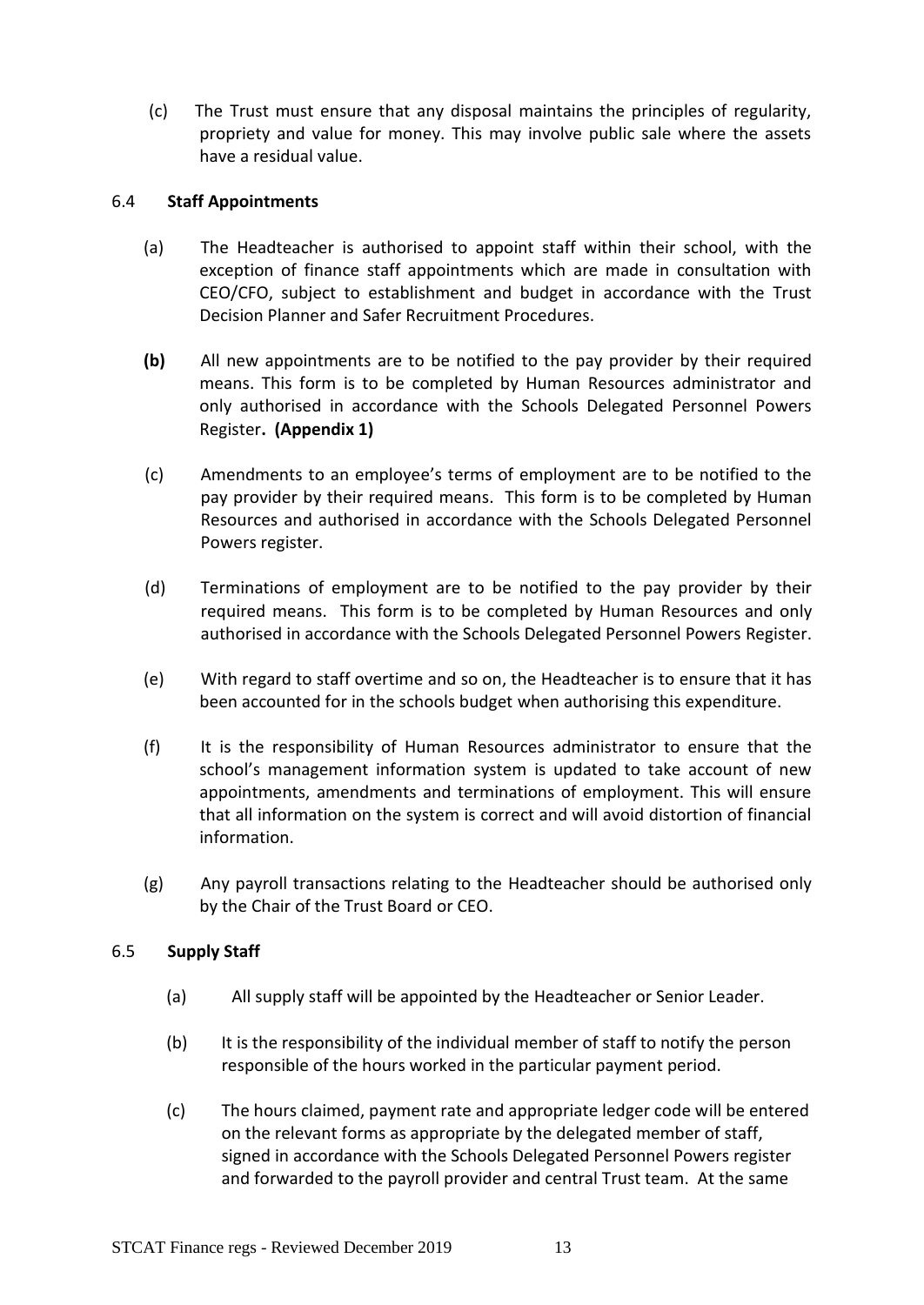time the appropriate commitment for the costs incurred will be entered on to the Trust finance system. It is the responsibility of the central Finance team to ensure this is done.

#### 6.6 **Financial Records and Data Security**

#### **Data Protection**

The Trust is registered under the GDPR and to comply with this Act, the Trust will ensure that:

- people are informed as to why data is being collected.
- \* information is treated sensitively and carefully.
- information is used and disclosed only for the purpose for which it was collected.
- information is kept accurate and up to date.
- information is only held for as long as it is necessary for the purpose.
- individuals are allowed access to information held on them (In accordance with approved procedures).
- \* appropriate security measures are taken to prevent unauthorised or unlawful processing, disclosure, loss or alteration of information.
- \* information is transferred only to countries that have adequate levels of data protection laws.

#### **Financial Records**

Financial records will be retained for six years plus the current financial year. The CFO is responsible for ensuring that accounting records are held securely and for the necessary time period.

#### **Access Controls**

All staff **must** have their own unique passwords, which should be changed on a regular basis (at least termly).

Where a member of staff leaves the School, the System Administrator will immediately remove the access rights of that member of staff to all information systems.

The School's Financial Management System is currently protected by Sophos antivirus software. This package is automatically updated as new updates are released via an online connection.

Unauthorised or illegal software must not be used on the school's computers. All staff are required to sign an IT contract detailing what can or can't be used on the school laptops. Any additional software to be installed must be compliant with school and trust policies, approved and installed by the IT support team, no users should install or attempt to install or change any settings themselves.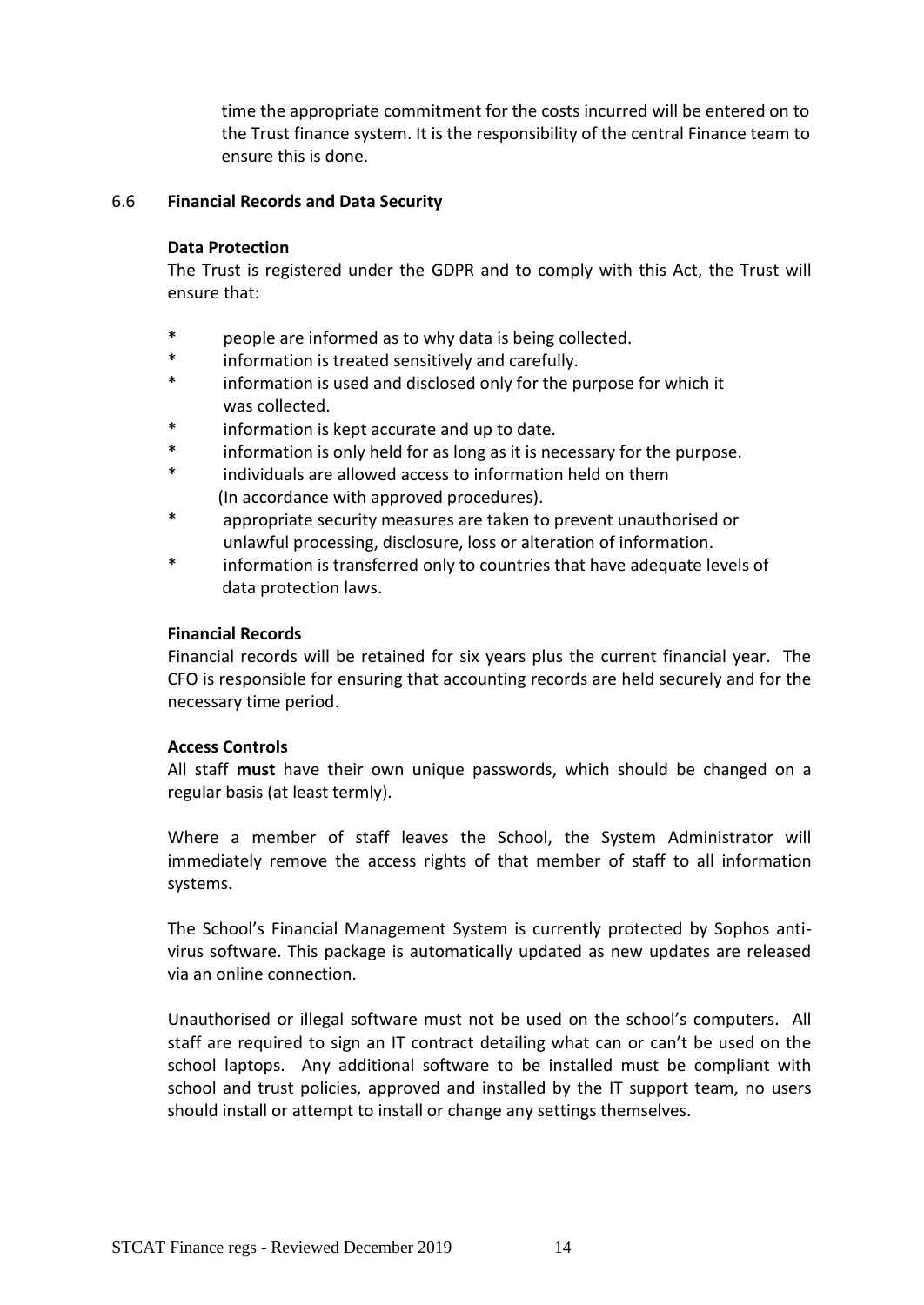#### **Internet Access**

All staff with a computer have access to the Internet. They are required to sign an Acceptable Use Policy to acknowledge that they will abide by Trust and school Internet/E-Safety and other relevant policies. In addition to this all pupils/parents are given a pupil agreement form at the start of their time at the school, which includes internet use.

#### **Computer Back-up**

In the event of an emergency it will be necessary to restore data to the computer system as soon as possible. It is essential therefore that back-ups are made on a daily basis. It is the responsibility of the IT support team to ensure that this is done. For security reasons all back-ups will be stored securely off-site preferably with a third party off site data centre. All financial data is backed up by the current finance software provider (PSF Accounting Package and FPS Budget Software Package).

#### **6.7 Keyholders**

#### (a) **Buildings**

Keys for all buildings and rooms within the Trust individual schools will be held by the appropriate designated Senior Leader and/or site staff. A 'Keys Register' which will be maintained by the school.

#### (b) **School Safe(s)**

Keys for the Schools safe(s) will be held by those designated by the Headteacher. Keys will be kept in their possession at all times and taken off the whole school site when not on duty. Where only one key is in use, due regard to security is to be made when considering the location of the spare.

#### 6.8 **Leasing Policy and Arrangements**

- (a) Leasing agreements will only be made where the financial arrangements are such that they benefit the School and the CFO/or Directors have given their approval.
- (b) All leasing agreements are to be referred to the Directors of the Finance Committee.
- (c) Once approval has been given, leasing agreements are to be signed by the CEO on behalf of the Directors/Local Governor Representatives.
- (d) The CFO will be responsible for ensuring that all leasing agreements are kept under review and that appropriate arrangements are made for renewals.
- (e) The Trust must seek and obtain prior written approval from the Secretary of State, via the ESFA, for the following leasing transactions: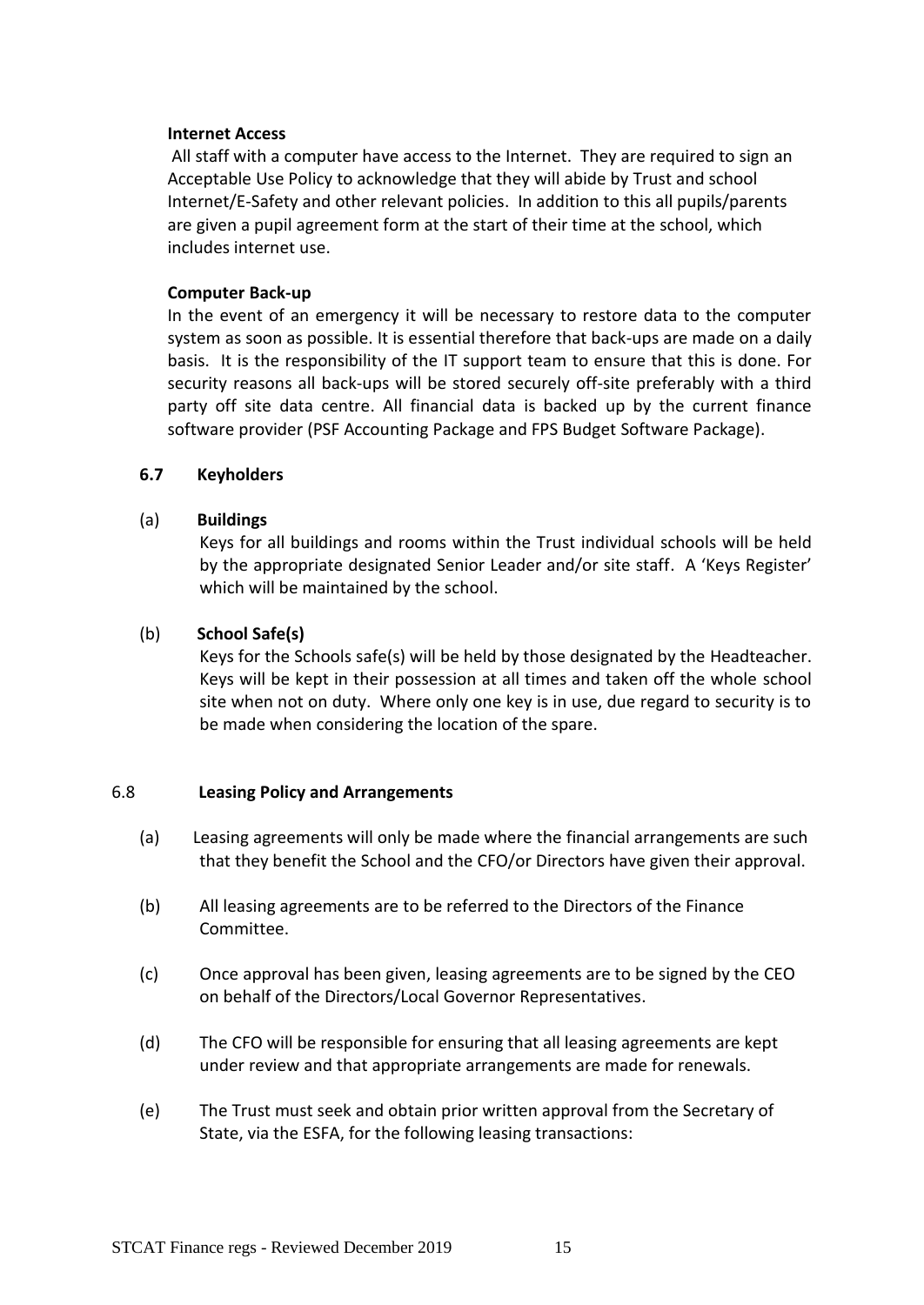- Taking up a finance lease on any class of asset for any duration from another party, as this would represent borrowing.
- Taking up a leasehold or tenancy agreement on land or buildings from another party for a lease term of more than seven years; and
- Granting a leasehold interest, including a tenancy agreement, on land or buildings to another party.

#### **7. BANKING ARRANGEMENTS**

- <span id="page-17-0"></span>7.1 All banking arrangements will be made with the full approval of the Board of Directors by means of a special resolution made at a meeting of the Trust Board of Directors, and in accordance with the requirements of the ESFA.
- 7.2 The Trust's bank accounts must be informed that the individual school accounts must never become overdrawn.
- 7.3 The Finance Committee have agreed that where the cash flow position is such that the bank account might become overdrawn, then the CFO has the authority to request from the ESFA an early advance of the monthly budget allocation. Confirmation that such a request has been made must be notified to the CEO, the Chair of the Trusts Finance Committee at the next meeting, together with an explanation as to the reasons why and the additional cost to the Trust/school in terms of interest charged.
- 7.4 Directors will wish to maximise income as far as possible and, where appropriate, a high interest or deposit account will be considered and maintained, in addition to the normal current account.
- 7.5 Surplus balances will, as far as possible, be transferred to a high interest or deposit account that the Trust may have.
- 7.6 Direct Debits and Credits will only be made with the authorisation of any two signatories from the either the Trusts or Schools bank mandate.
- <span id="page-17-1"></span>7.7 Use of charge cards and/or credit cards will be allowed in accordance with The Trust regulations. All charge cards should be held in a safe and signed for if being used off site. Accounts must be reconciled and balanced to receipts on a monthly basis.

#### **8. INCOME**

- 8.1 When appropriate, all income received should be recorded immediately on the Trusts Accounting Software.
- 8.2 All income shall be acknowledged by the collector to the payer, this will be by a receipt. A receipt should always be issued for income in accordance with the Scheme of Delegation.
- 8.3 When a receipt is issued a copy will be given to the payer and the duplicate copy kept at the school.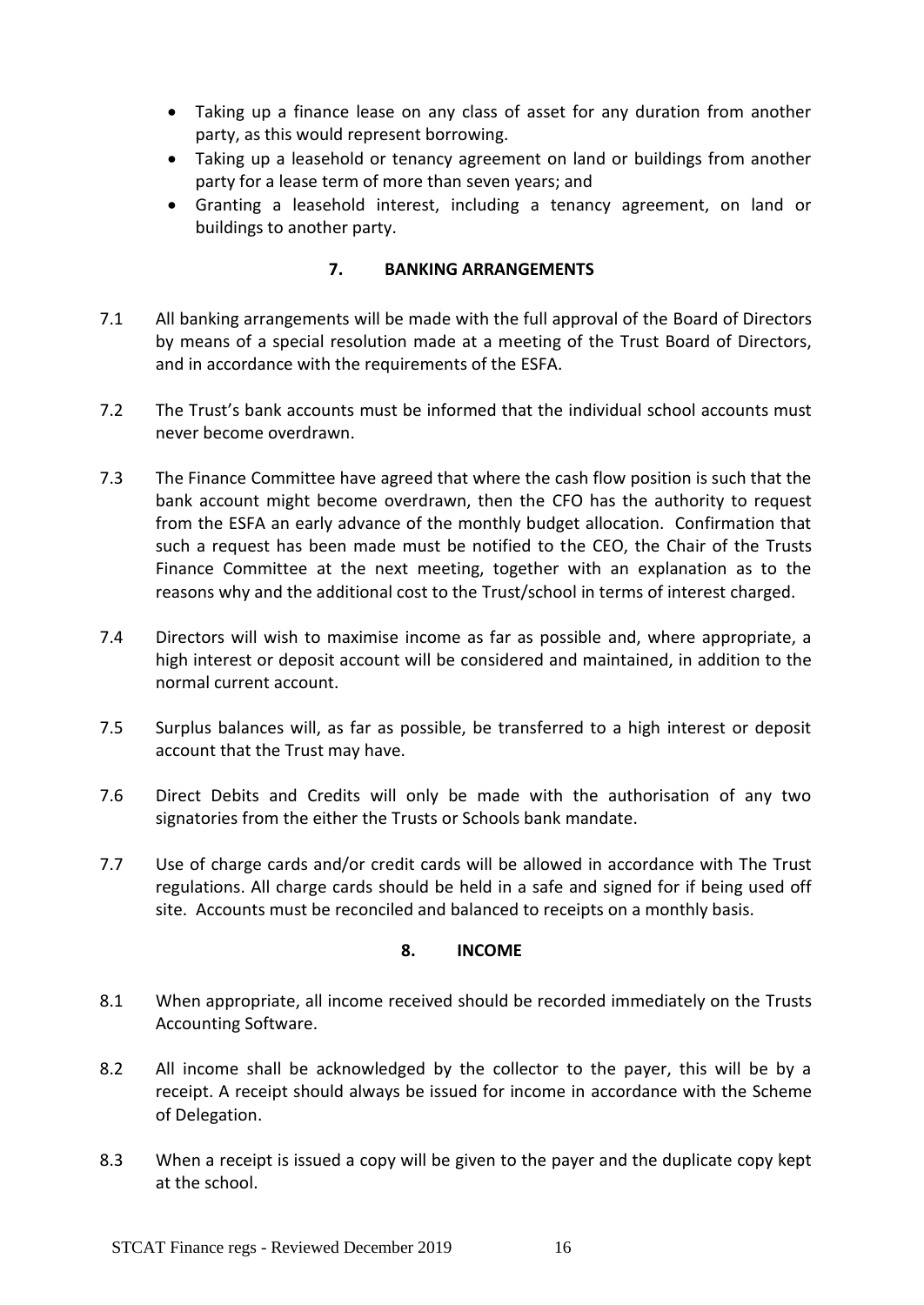- 8.4 All monies received must be banked intact as soon as is practicable ideally once a week.
- 8.5 All cheques banked must be entered on the bank paying-in slip.
- 8.6 For normal day-to-day transactions, the Finance Officer/Assistant will be responsible for receiving income and banking of income.
- 8.7 The CFO or another named person shall periodically check that all the monies due to the school have been collected and banked. For example, cross-checking the Daily Collection Record to the copy bank paying-in slip and relevant reconciliation entry.
- 8.8 As part of the reconciliation procedures, the CFO will ensure that the monthly budget allocations to the Bank Account are made on time by the ESFA , and all other relevant agencies.
- 8.9 The CFO is responsible for ensuring that all other allocations of money due to the Trust/School are made on time by the ESFA and all other relevant agencies.
- 8.10 Personal cheques will not be cashed from money received and due to the Trust/School.
- <span id="page-18-0"></span>8.11 The CFO will ensure that all VAT on income is treated in accordance to the VAT manual.

### **9. INTERNAL CONTROL**

- 9.1 The Finance Team is responsible for carrying out the monthly bank statement reconciliation within 10 days of month end. All discrepancies are to be reported to the CFO and Bank and investigated immediately.
- 9.2 The CFO is responsible for ensuring the completion of the monthly VAT returns in the prescribed format and forwarding them to the DfE if requested.
- 9.3 The CFO/CEO will be responsible for periodically checking and signing to confirm the checks have been made for both the Delegated Budget:
	- (a) Bank account reconciliations
	- (b) System reconciliation
	- (c) VAT returns
	- (d) Petty cash reconciliations
	- (e) The appropriateness of payment arrangements in the context of maximising cash flow
	- (f) The use and authorisation arrangements of Direct Debits/Credits
- 9.4 The CFO is responsible for regularly checking and signing to confirm the checks have been made of payments to monitor that: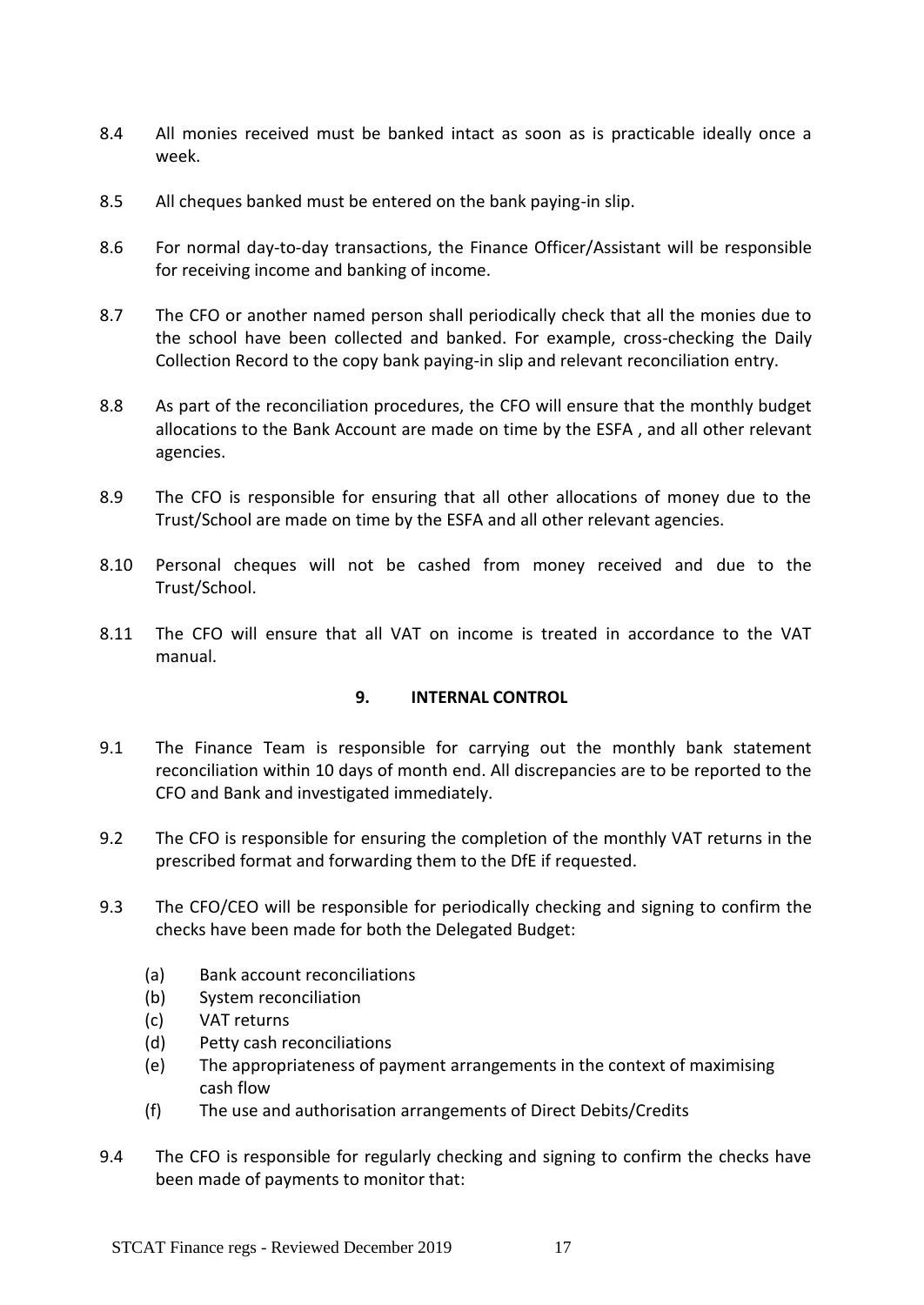- (a) Transactions have been properly authorised
- (b) No payments have been made which could be classified as fee payments to individuals
- (c) Where appropriate, the requirements of the Construction Industry Tax Deduction Scheme have been complied with
- (d) HMRC self-employment checks under IR35 have been undertaken
- 9.5 Directors should provide their Internal Auditors with a schedule of financial responsibilities on appointment; and agree a pattern of working to assure Directors that all appropriate internal controls are in place and being adhered to. The St Thomas Catholic Academies Trust nominated Internal Auditors will perform these duties on behalf of each School and report their findings to the Trusts Finance Committee and Local Governing Body.
- 9.6 The following reports should be produced within 10 working days of the end of the month:
	- Income and expenditure report
	- Cash flow report
	- Profiled report
- 9.7 The Trust must have in place sound internal control and risk management processes.
- 9.8 The Trust must have regard, in its internal control framework, to:
	- co-ordinating the planning and budgeting processes;
	- applying discipline in financial management, including managing banking, debt and cash flow, with appropriate segregation of duties;
	- preparation of timely monthly management accounts, including income and expenditure reports on an accruals basis, cash flow forecasts and balance sheets as appropriate;
	- ensure that delegated financial authorities are respected;
	- selection, planning and oversight of any capital projects;
	- the propriety and regularity of financial transactions;
	- the management and oversight of assets;
	- the risk of fraud and theft; and
	- ensuring efficiency and value for money in the organisation's activities.
- 9.9 Must make a contingency and business continuity plan setting out what the Trust would do to ensure the continued operation of the Trust or affected school.
- 9.10 Must assess the risks arising from the Trust's operations.
- 9.11 Must have in place a process for independent checking of financial controls, systems, transactions and risks.
- 9.12 Must ensure the Trust has adequate insurance cover.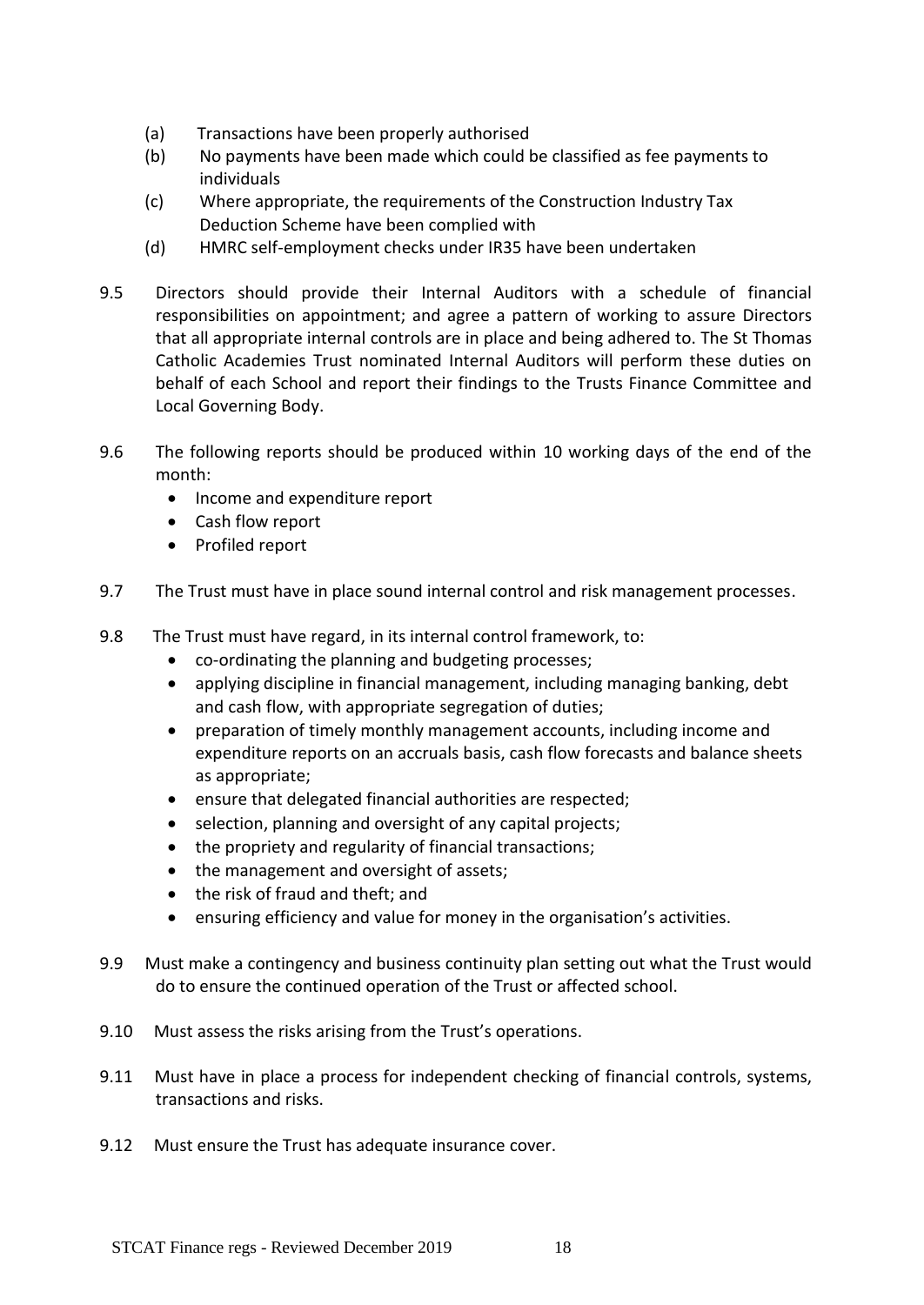- 9.13 Must notify the Secretary of State, via the ESFA, of any instances of fraud or theft where the value exceeds any sum notified by the ESFA.
- <span id="page-20-0"></span>9.14 Must maintain proper accounting records and accounts.

#### **10. PETTY CASH**

- 10.1 Minor items of expenditure can be paid or reimbursed to staff through the School's own petty cash system.
- 10.2 Expenditure paid through petty cash must not exceed the agree limit in any one transaction. Requests for amounts above this limit can only be authorised by either the CFO or Trust Finance Manager with a written narrative.
- 10.3 All payments made must be supported by an appropriate VAT voucher signed by the member of staff receiving the cash.
- 10.4 All petty cash will be kept in a locked box in the safe and the Finance staff will have overall responsibility for its security.
- 10.5 The amount of petty cash held in each school must be kept to a minimum and should never exceed the agreed limit at any one time. The maximum amount of cash held in the School at any time must never exceed the insured limit for the safe as set by the Trust's insurance cover.
- 10.6 The Schools Finance staff will be responsible for the monthly reconciliation of the petty cash at the end of the month and entry onto the Trust's Accounting Software. Receipts less payments plus cash in hand should equal the imprest after taking into account the cash brought forward from the previous month.
- <span id="page-20-1"></span>10.7 Any special arrangements for obtaining petty cash must be notified to the Directors of the St Thomas Catholic Academies Trust.

#### **11. PAYROLL AND PERSONNEL PROCEDURES**

- 11.1 All staff appointments and amendments are to be made in accordance with the arrangements laid down in within the Trusts Safer Recruitment Policy, Pay Policy and the Trusts Decision Planner.
- 11.2 No employee may authorise alterations concerning their own contractual and pay conditions.
- 11.3 All monthly payroll data is to be reconciled by the Trust central team to agree Salary, Income Tax, National Insurance, Superannuation and any other deductions. Payroll reconciliation must be completed within 5 working days of the payroll data being received.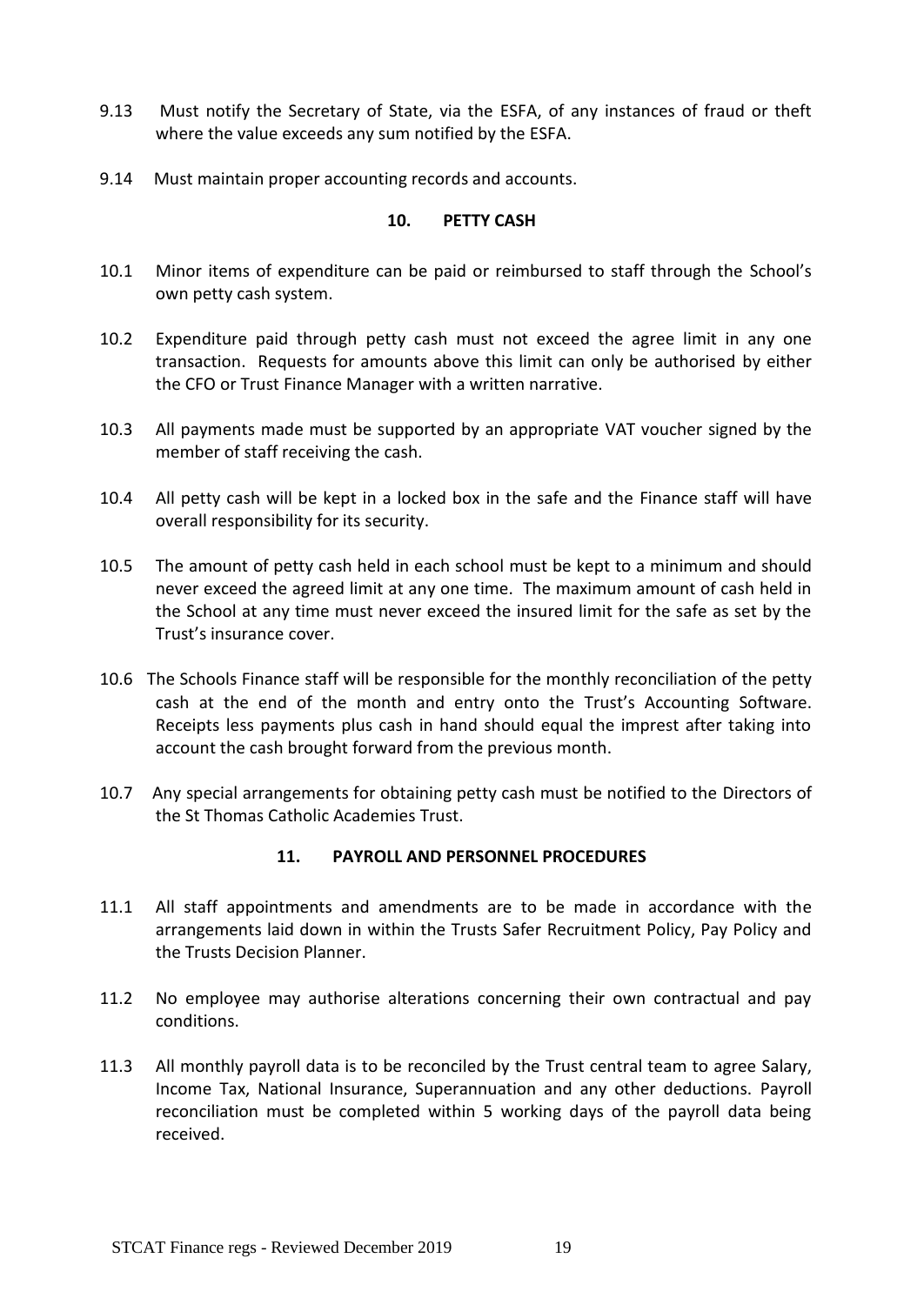- 11.4 Each month the relevant finance staff for each school will agree and reconcile back to the bank statement all payments for salaries, BACS, and other salary related payments.
- 11.5 Each month, a sample check will be made from the personnel records maintained by the school to the payments actually made by the Payroll Bureau. It is expected that over the course of a year, every member of staff would have had his/her salary payment checked at least once. It is the responsibility of the CFO/Trust Finance Manager to ensure this is carried out in each school.
- 11.6 Copies of all individual notifications to the Payroll Bureau will be filed in the personal file of the staff member concerned.
- 11.7 Any contract for the services of a Payroll Bureau will be reviewed regularly to ensure that the Trust is getting value for money and that the Payroll Bureau is giving adequate service.
- 11.8 The CFO is responsible for ensuring the Trust Finance Officer undertakes as a minimum an annual check to confirm that gross pay agrees with contracts of employment and provide a report for the Trust Finance Committee.
- 11.9 The Internal Auditor will carry out periodic spot checks on the payroll documentation.
- 11.10 The CFO/Headteacher is responsible for ensuring that monthly management checks are carried out to ensure that all the internal control mechanisms shown above are in place and are being adhered to.
- 11.11 The Trust must ensure that senior officers' payroll arrangements fully meet tax obligation and comply with HM Treasury's guidance regarding employment and contract arrangements of individuals on the avoidance of tax
- 11.12 When the Trust is considering paying special staff severance payments to employees outside of normal statutory or contractual requirements when leaving employment whether they resign are dismissed or reach an agreed termination of contract, the following issues will be considered:
	- Consider the proposed payment to be in the interests of the trust.
	- Whether such a payment is justified, based on a legal assessment of the chances of the Trust/School successfully defending the case at tribunal. If the legal assessment suggests a better than even chance of winning, there is no rational for setting the case. But where the case will be lost, there is a justifiable rationale for the settlement.
	- If the settlement is justified, the trust would then need to consider the level of settlement. This must be less than the legal assessment of what the relevant body (e.g. an Employment Tribunal) is likely to award in the circumstances.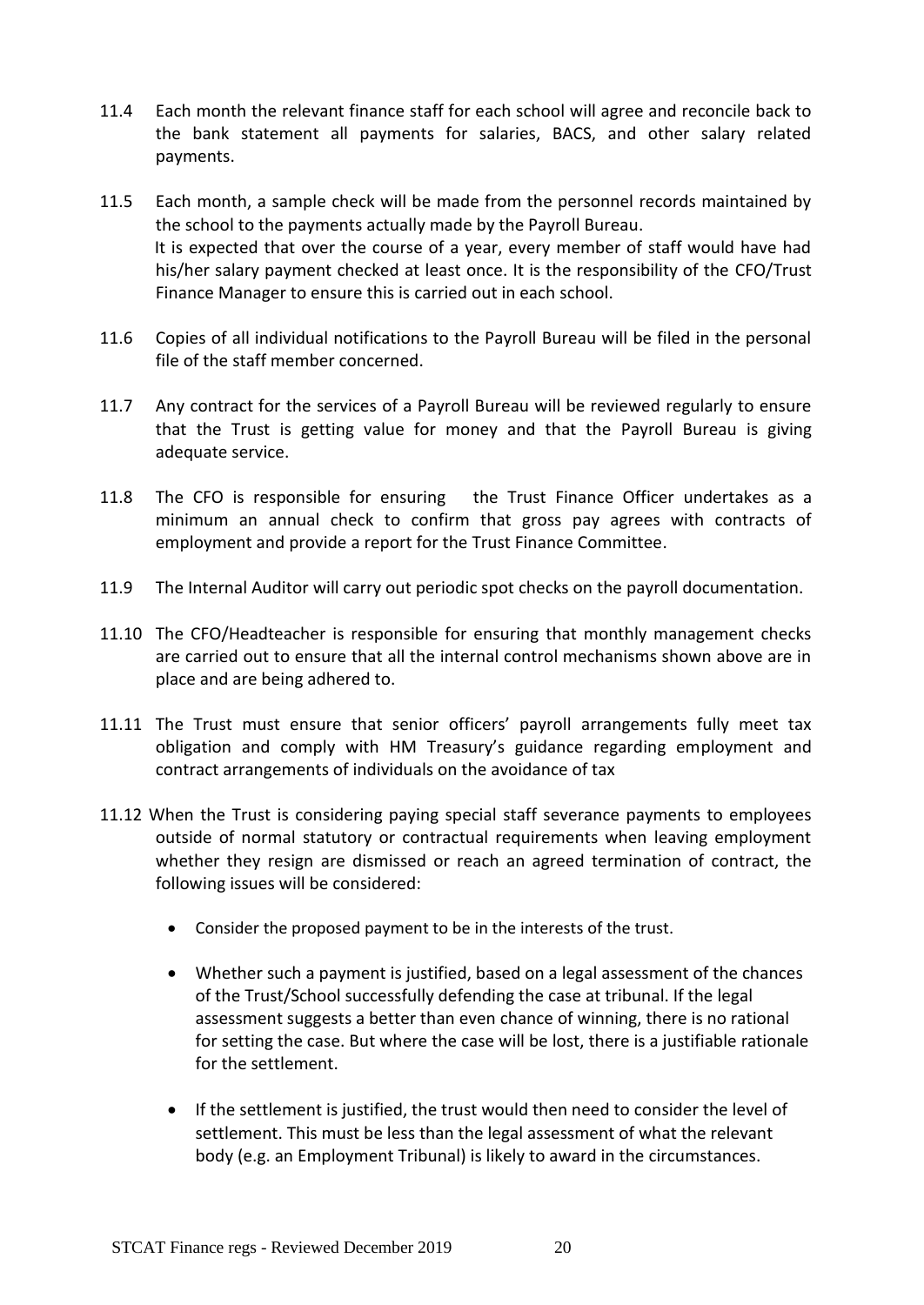- 11.13 Special staff severance payment will not be made where they could be seen as a reward for failure, such as dismissal for gross misconduct or poor performance. The only acceptable rationale in the case of gross misconduct would be where legal advice is that the claimant is likely to be successful in an Employment Tribunal Claim. In the case of poor performance, an acceptable comparison would be the time and cost of taking someone through performance management and improvement procedures.
- 11.14 Compensation Payments are different to severance payments. Compensation payments are made to provide redress for personal injuries, traffic accidents, damage to property etc. Before making a compensation payment, we must consider whether the proposed payment is based on a careful appraisal of the facts, including legal advice and that value for money will be achieved. We would also consider routinely whether particular cases reveal concerns about the soundness of control systems, and whether they have been respected as expected. We would also take any necessary steps to put failings right.
- 11.15 The Trust will approve individual special staff severance payments and compensation payments provided any non-statutory/non-contractual element is per limit in the Scheme of Delegation. Where the special staff severance payment or compensation payment exceed the statutory/contractual entitlement is more than the Scheme of Delegation limits, prior approval will be sought from HM Treasury (HMT), via the ESFA, for the non-statutory/non-contractual element.

#### **12. LETTINGS POLICY**

#### <span id="page-22-0"></span>**12.1 General**

Directors/Local Governor Representatives recognise the position of the School in the local community and that encouragement should be given to the use of the School by outside organisations. In recognition of this the following internal regulations are applicable as per the **Trusts Letting Policy.**

#### **12.2 Application Form**

All hirers will complete the appropriate lettings application form. Day-to-day approval of requests for hire will be the responsibility of the schools delegated named member of staff after reference to the current scale of charges. Abatement of charges can only be made by the CFO.

#### **12.3 Bookings**

All requests for hire will be logged in the lettings or office diary by the Finance team. Payment will be required in advance for all one-off lettings and where the hirer is not known to the individual School. In other instances, it may be appropriate to require a deposit to be paid. All such deposits will be banked immediately, and where a deposit is subsequently required to be returned to the hirer, then the refund should be made by means of a cheque.

#### **12.4 Payments**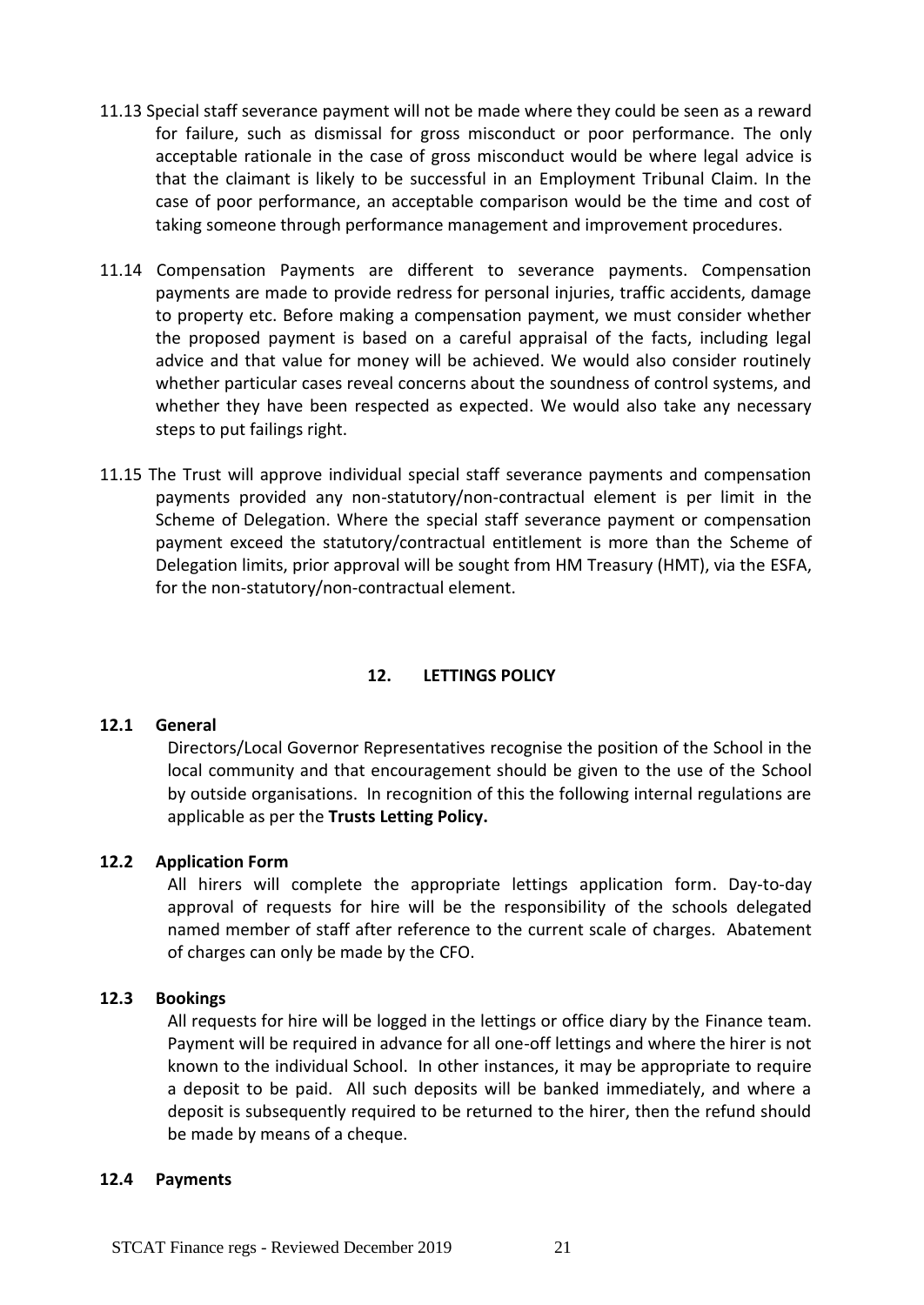See **Section 8** for full details of income procedures. Invoices will be raised to all hirers for use of the School premises and a copy retained in the Finance Department. The schools delegated named member of staff is responsible for ensuring all invoices are raised.

The CFO shall periodically ensure at termly intervals that all invoices are properly accounted for and that all monies due to the Trust/School have been collected.

#### **12.5 Debt Management**

The following timetable shall apply where payment is not received:

- (a) 3 weeks after original invoice issued first reminder letter
- (b) 2 weeks after first reminder letter second reminder letter
- -
- (c) 2 weeks after second reminder letter referral to CFO

<span id="page-23-0"></span>See Section 6.3 for "writing off" of bad debts.

#### **13 TENDERING PROCEDURE**

- 13.1 Approval of contracts will be in accordance with the limits laid down in the scheme of delegation and will only be made following the Trusts Tendering Procedure
- 13.2 Invitation to submit quotations will be made by appropriate means, ie invitation to tender, advertising etc.
- 13.3 Details specified in 13.1 will include the nature and purpose of the contract, where further details can be obtained and the last date and time on which tenders can be received, normally not less than fourteen days after the invitation is published.
- 13.4 All tenders received must be in a plain sealed envelope bearing only the words "tender" and the subject to which the tender refers.
- 13.5 All tenders will be opened at the same time and details of contractor, quotation and any other details recorded at the time of opening.
- 13.6 Tenders will be opened by any two representatives as per the Scheme of Delegation. Tenders received after the closing date and time will not be considered.
- 13.7 No contractor will be allowed to amend the tender after the date and time fixed for receipt of tenders. However, if genuine and obvious errors are found in tenders, contractors will be allowed to withdraw, confirm or amend the tender as appropriate.
- 13.8 In accepting any tender, Directors will analyse and compare all possible options to make sure value for money is obtained. This might mean accepting a tender which is not necessarily the lowest. Where a tender other than the lowest is accepted, the reasons for its acceptance must be documented, and reported to the Directors.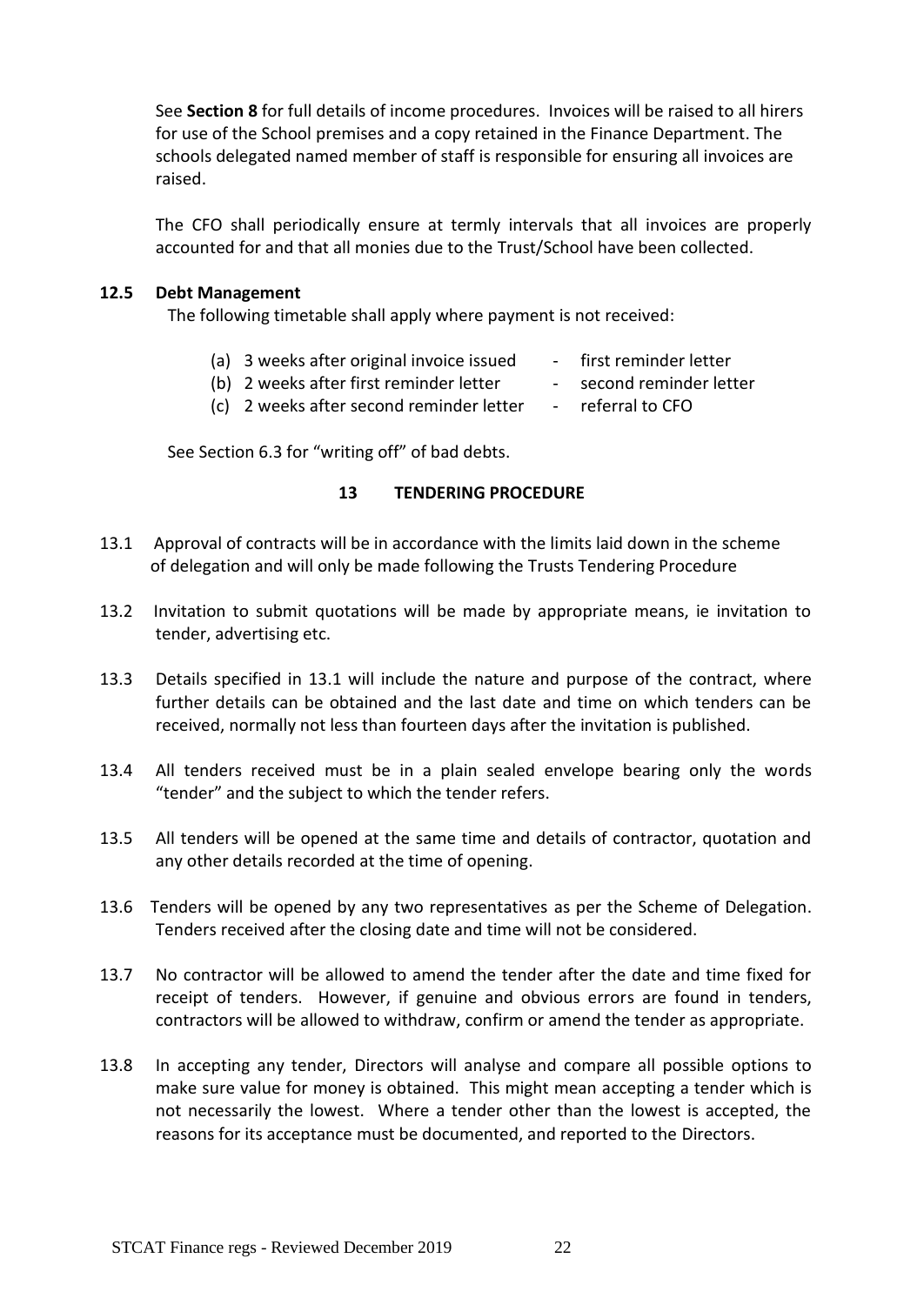- 13.9 Acceptance of any tender will be confirmed to the contractor in writing and no work should be started until this has been done.
- 13.10 Any contracts awarded will include a paragraph to the effect that any contractor will be prohibited from transferring or assigning directly or indirectly, to any other person or contractor, any portion of the contract without the written permission of the Directors.
- 13.11 All ongoing contracts will be reviewed and renegotiated at regular intervals.
- <span id="page-24-0"></span>13.12 Directors, Local Governor Representatives and Academy staff should declare their personal interests whether pecuniary or non-pecuniary in any proposal to call for tenders for supply of goods, materials or services.

#### **14. GOVERNORS' ALLOWANCES**

The Trust must ensure there are no payments to any Director/Local Governor Representative unless such payment is permitted by the Articles of Association and comply with the terms of any relevant agreement with the Secretary of State.

Section 36(5) of the Education Reform Act 1988 enables governing bodies to decide whether they wish to pay travelling and subsistence allowances from the School budget to individual members of the Directors/Governing Body. The policy of the Directors in respect of payment of allowances will be reported to DfE as part of the Annual Accounts.

14.1 Directors have agreed that subsistence and travelling expenses may be paid to all Directors/Governors. Reimbursement of actual expenditure by an individual on, for example, postage or telephone calls will also be allowed.

> NB – Actual expenditure only can be claimed up to the maximum stated above, and must be supported with receipts, whatever the expenditure.

> Each individual making a claim for expenses must use the special form provided. The claims will be processed in the Academy office. All records of claims and payments must be kept together.

<span id="page-24-1"></span>14.2 All records and papers relating to payment of individuals expenses will be retained in the Academy for six financial years plus the current year in a secure and logical manner.

#### **15 WHISTLEBLOWING POLICY**

<span id="page-24-2"></span>The Trusts **Whistleblowing Policy** is maintained separately to this document.

#### **16 AUDIT REQUIREMENTS**

• Directors must approve a set of accounting policies.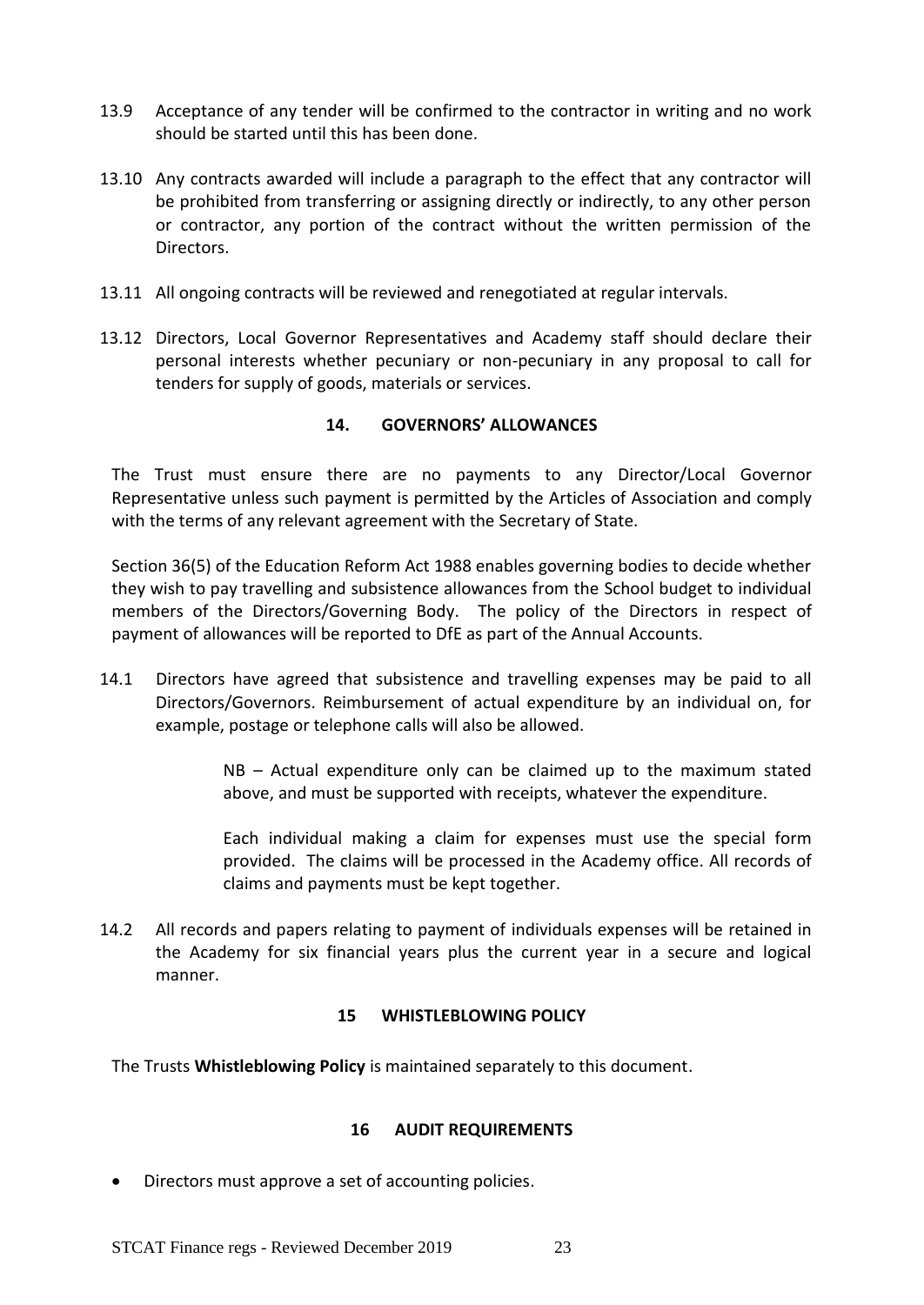- The Trust must produce audited company accounts in line with the 'Statement of Recommended Practice' (SORP) for charities.
- Must appoint a statutory auditor, registered under the requirements of the Companies Act 2006 to certify whether the accounts are true and fair.
- Must put the audit contract in writing as a letter of engagement.
- Must provide in the audit contract for the removal of the auditors before the expiry of the term.
- Must notify the ESFA immediately for the removal or resignation of auditors, and reasons.
- Must publish the accounts and provide a copy to anyone who requests it.
- Must submit the audited account to the ESFA by 31 December each year.
- Must include a statement on regularity, propriety and compliance, signed by the Trust's Accounting Officer, in the annual report that accompanies the accounts.
- Must include a review of the accounting officer's statement on regularity, propriety and compliance within the external auditor's remit.
- Must establish an audit committee, or a committee which fulfils the functions of an audit committee, dependent upon the size of the trust.
- Must have the relevant committee review the risks to internal financial control at the academy trust and agree a programme of work that will address those risks.
- Must give the NAO's officials and contractor's reasonable help with their enquiries and provide such information and explanation as is reasonable and necessary.
- Must provide the ESFA with access to all books, records, information, explanations assets and premises to assist the ESFA from time to time with its audits.
- Must retain all records necessary to verify its position in relation to the handbook and the funding agreement, six years after the end of the period to which funding relates.
- Must provide the ESFA or its agents with information of sufficient quality, necessary to meet funding requirements as and when required.
- Must notify the ESFA's chief executive in writing of the vacating or filling of the positions of Chair of Directors, Headteacher, CEO as Accounting Officer and the Chief Finance & HR Officer.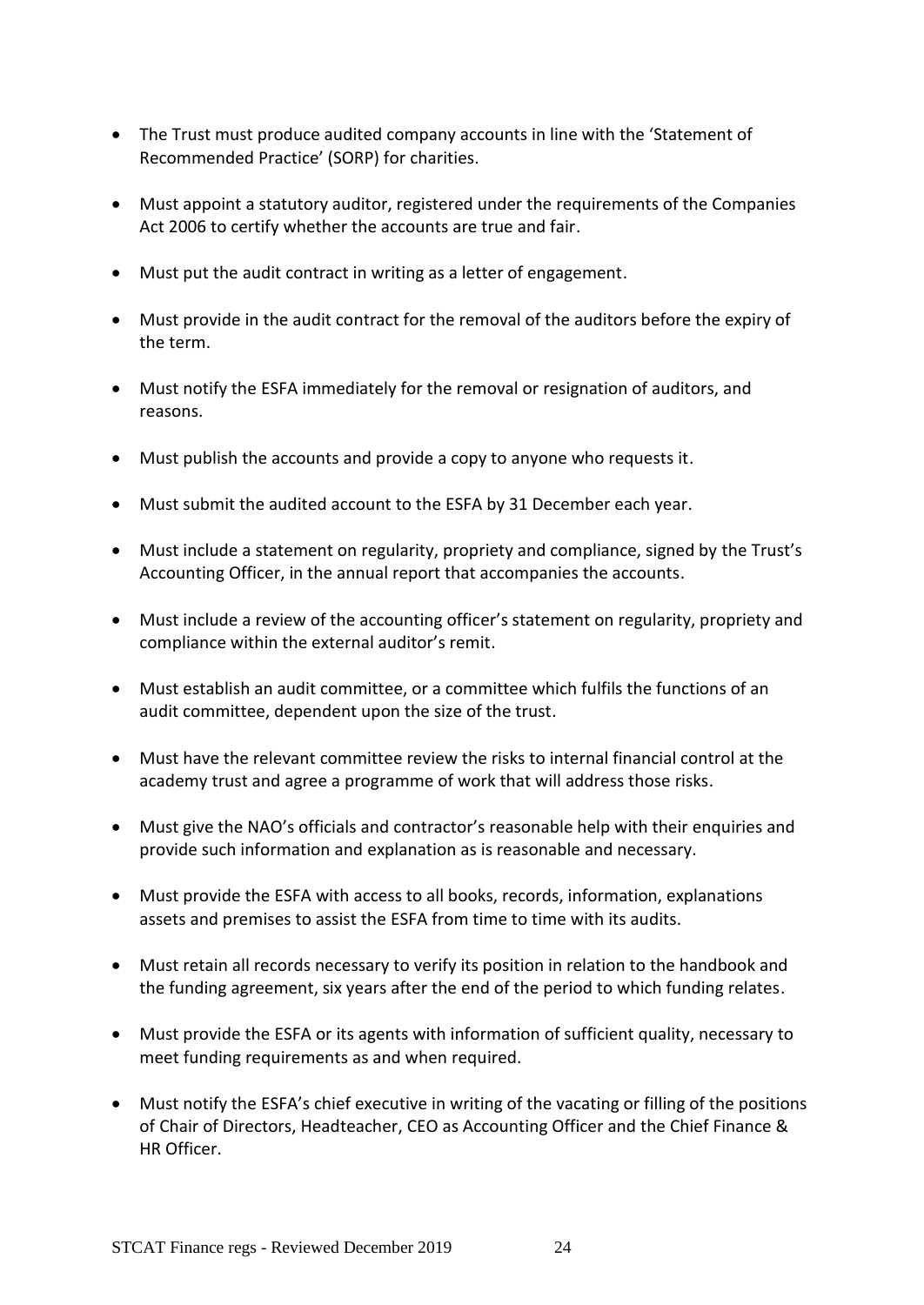• Must be aware of the risk of fraud and irregularity and, as far as is possible, address this risk in their internal control and assurance arrangements by putting in place proportionate controls.

All forms relating to these financial regulations will be held in a procedures file at each School and updated to reflect changes to the financial regulations.

| <b>Glossary of Terms</b> |                                             |  |  |  |  |
|--------------------------|---------------------------------------------|--|--|--|--|
|                          |                                             |  |  |  |  |
|                          | OJEU Official Journal of the European Union |  |  |  |  |

- DfE Department for Education
- ESFA Education & Skills Funding Agency
- NAO National Audit Office
- AO Accounting Officer
- CFO Chief Finance and HR Officer
- CEO Chief Executive Officer
- COO Chief Operations Officer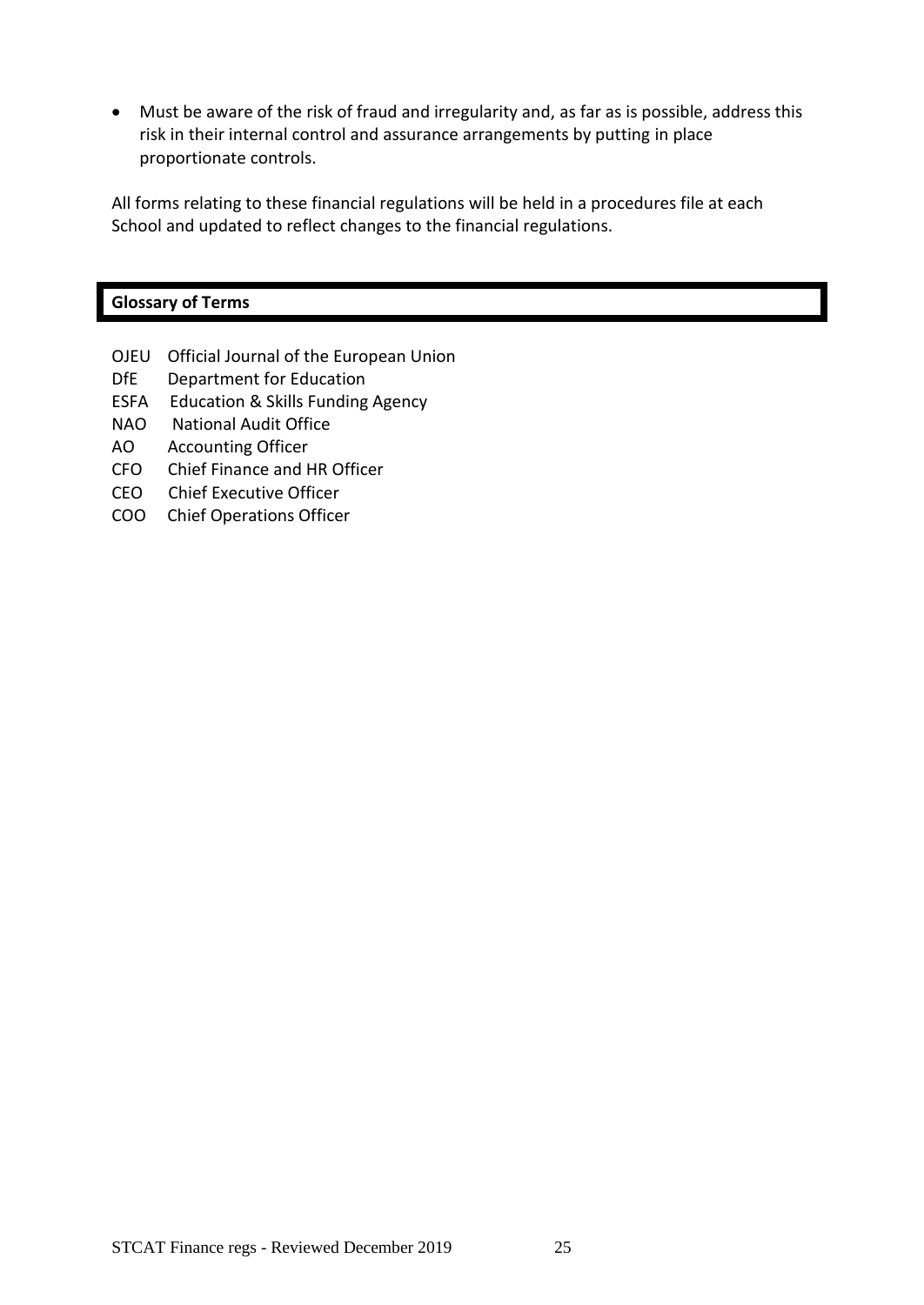### **STCAT AUTHORISATION LEVELS APPENDIX 1**

# **These levels incorporate The St Thomas Catholic Academies Trust and Schools levels within the one structure**

| <b>Delegated duty</b>                                                | Value                    | <b>Value</b>          | <b>Delegated authority</b>                                |  |  |  |
|----------------------------------------------------------------------|--------------------------|-----------------------|-----------------------------------------------------------|--|--|--|
|                                                                      | Secondary                | Primary               |                                                           |  |  |  |
| Virements between and                                                | Up to £10,000            | Up to £5,000          | SBM/CFO/HT                                                |  |  |  |
| within budget heads (all<br>reported to the Finance<br>Committee     | £10,000 to<br>£150,000   | £5,000 to<br>£50,000  | SBM/CFO/HT                                                |  |  |  |
|                                                                      | Above<br>£150,000        | Above £50,000         | Directors/CEO                                             |  |  |  |
| Bank account transfers and<br>cheque / BACS payment<br>authorisation | Any Value                | Any Valve             | Any two authorised signatories for<br>all payments        |  |  |  |
| Requisitions for orders /                                            | Up to £25,000            | Up to £500            | CFO/CCO/HT/SBM                                            |  |  |  |
| Invoice approval                                                     | £25,000 to<br>£100,00.00 | £500 to<br>£30,000    | CFO/CCO/HT/SBM                                            |  |  |  |
|                                                                      | Over £100,000            | Over £30,000          | LGB/Finance Committee/Directors                           |  |  |  |
| <b>Accounting Software</b><br><b>Approving Limits for Orders</b>     | Up to £500               | Up to £250            | Authorised Finance Officers/Senior<br><b>School Staff</b> |  |  |  |
|                                                                      | £500 to £5000            | £250 upwards          | CFO/TFM/HT/SEL                                            |  |  |  |
|                                                                      | £5000<br>upwards         |                       | HT/CFO/SEL                                                |  |  |  |
| Contracts & Leasing                                                  | £25,000 to<br>£100,000   | £500 to<br>£30,000    | CFO/CCO/HT/SBM                                            |  |  |  |
|                                                                      | Over £100,000            | Over £30,000          | LGB/Finance Committee/Directors                           |  |  |  |
| <b>Quotations and Tendering</b>                                      | £1 to £5,000             | £1 to £2,000          | Minimum one quote                                         |  |  |  |
|                                                                      | £5,000 to<br>£10,000     | £2,000 to<br>£10,000  | Two quotes                                                |  |  |  |
|                                                                      | £10,000 to<br>£100,000   | 10,000 to<br>£100,000 | Three quotes                                              |  |  |  |
|                                                                      | £100,000 to              | £100,000 to           | Formal tendering process requiring                        |  |  |  |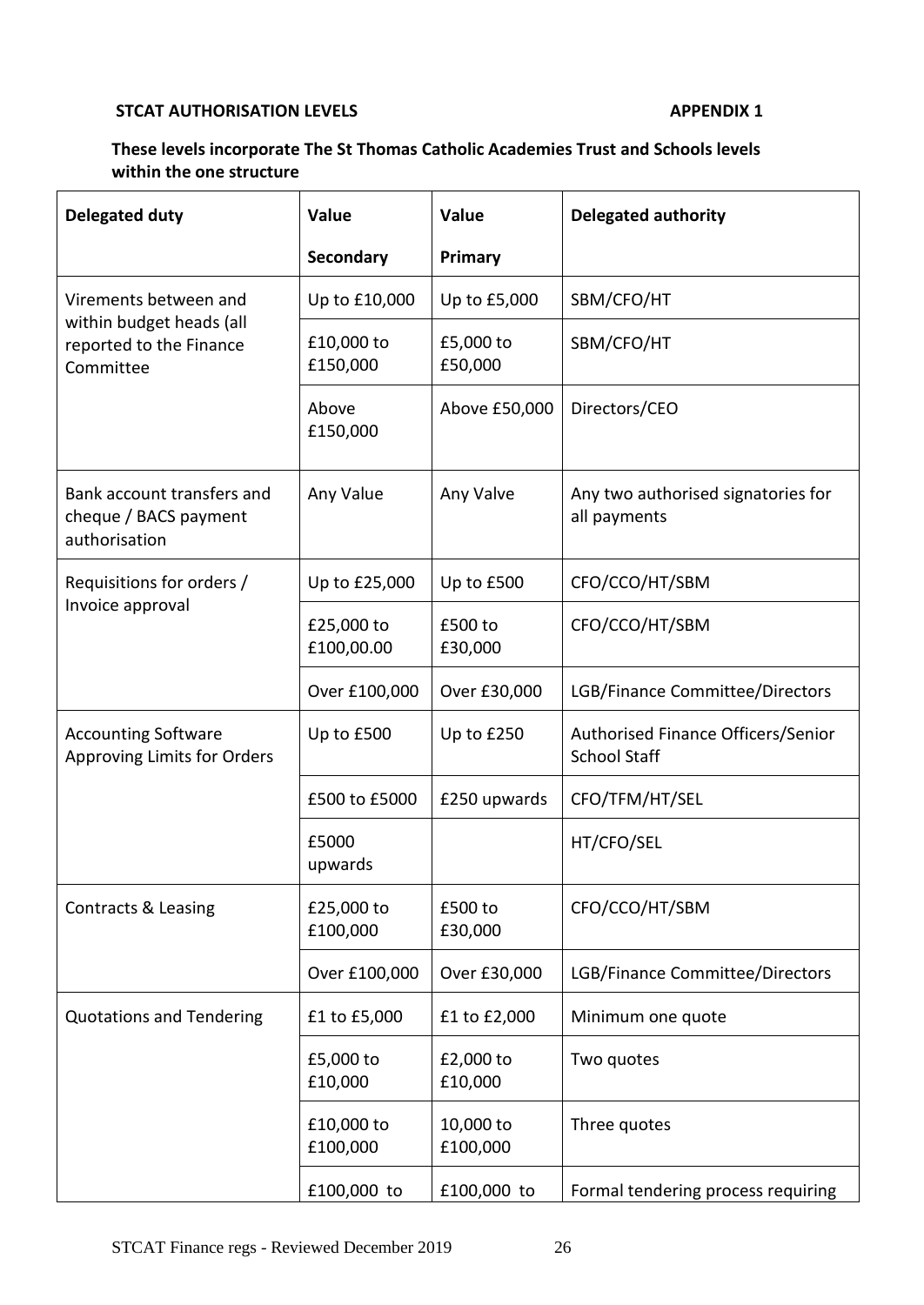|                                                     | relevant OJEU<br>limit | relevant OJEU<br>limit                         | LGB/Finance Committee approval                                                        |
|-----------------------------------------------------|------------------------|------------------------------------------------|---------------------------------------------------------------------------------------|
|                                                     | Over OJEU<br>limit     | Over OJEU<br>limit                             | OJEU advertising required,<br>Directors approval only                                 |
| Authority to accept other<br>than lowest quotation  | Any                    | Any                                            | <b>Finance Committee</b>                                                              |
| Disposal of assets                                  | Up to £5,000           | Up to £5,000                                   | CEO/CFO/COO/Finance Committee                                                         |
|                                                     | Over £5,000            | Over £5,000                                    | Directors/CEO                                                                         |
| Write-off of bad debts                              | Up to £5,000           | Up to £5,000                                   | HT/CFO                                                                                |
|                                                     | Over £5,000            | Over £5,000                                    | LGB/ Finance Committee/Directors                                                      |
| Signatories for grant claims/<br><b>DfE</b> returns | Any                    | Any                                            | Any two signatories/CFO                                                               |
| Income/invoice approval                             | Over £25,000           | Over £10,000                                   | Notified to Finance Committee                                                         |
| <b>Emergency and Maintenance</b><br>Repairs,        | Up to £5000            | Up to £2,000                                   | SBM/HT/CFO                                                                            |
| Formula Capital                                     |                        |                                                | All expenditure must be approved by<br><b>Finance Committee</b>                       |
| <b>Cheque Signatories</b>                           | Any Value              | Any Value                                      | Any Two Signatories                                                                   |
| <b>Compensation Payment</b>                         | <b>Under £50,000</b>   | <b>Under £50,000</b>                           | Directors/CEO                                                                         |
|                                                     | Over £50,000           | Over £50,000                                   | HM Treasury (HMT), via the ESFA,<br>for the non-statutory/non-<br>contractual element |
| Petty Cash Limit                                    | £500                   | £300-SMOS<br>£300-SMPS<br>N/A-SVPS<br>N/A-SMDP | HT/CFO                                                                                |
| Petty Cash Voucher                                  | Max £25                | Max £25                                        | Authorised Budget Holder                                                              |
|                                                     | Above £25              | Above £25                                      | Cheque/BACS payment issued                                                            |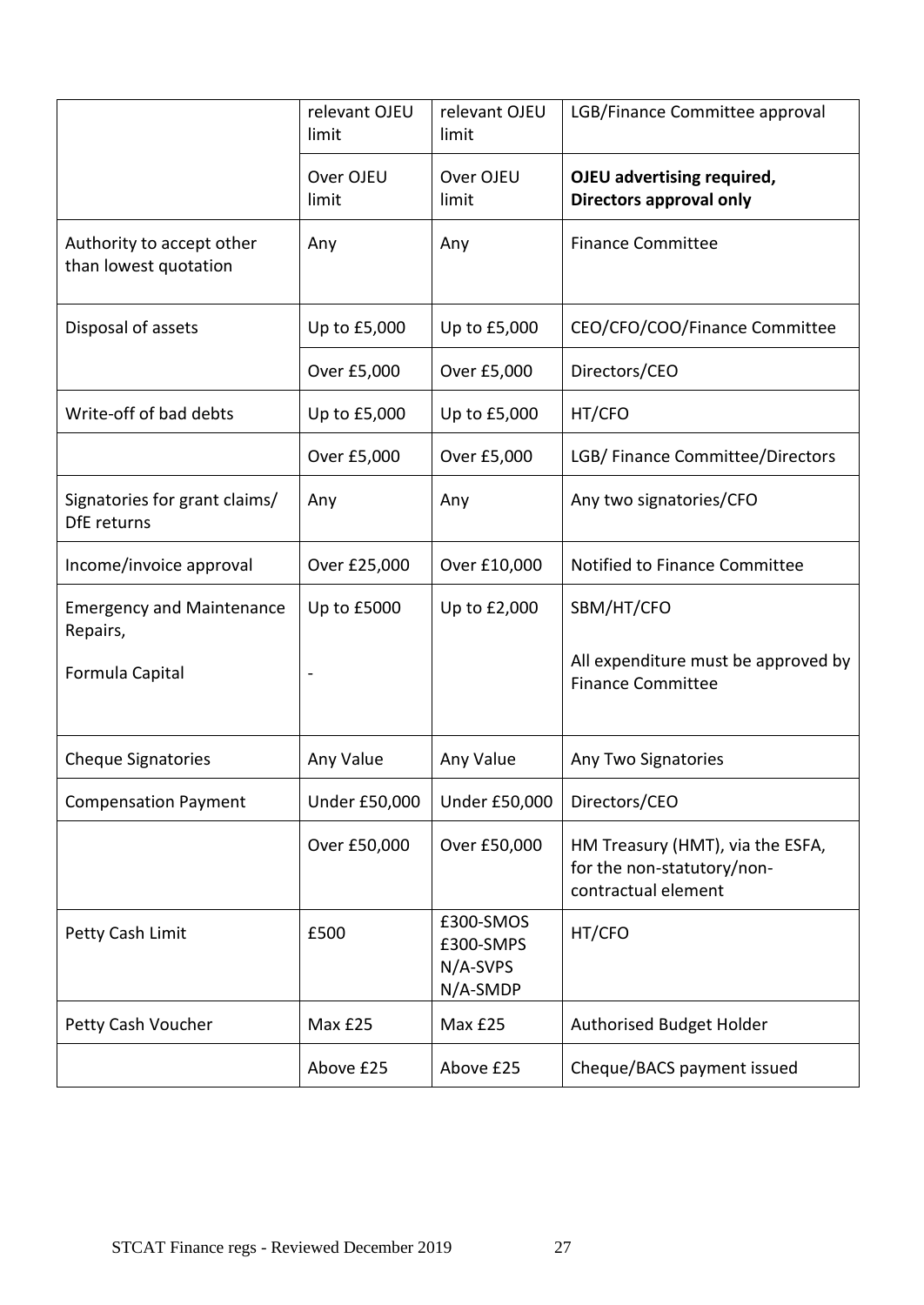### **STCAT** Pro-forma statement of assurance **Appendix 2**

This form is for completion by an individual or organisation (the 'supplier'), defined in the [Academies Financial Handbook](https://www.gov.uk/government/publications/academies-financial-handbook) (the 'handbook') as a 'connected party' to an academy trust. Individuals and organisations supplying goods or services to a connected trust must charge no more than cost (defined at the end of the form). This form will also help trusts comply with their funding agreement obligations.

# **Section 1: Supplier details**

| Name and address of supplier                                                                    |                                                                                              |
|-------------------------------------------------------------------------------------------------|----------------------------------------------------------------------------------------------|
| Company number (if applicable)                                                                  |                                                                                              |
| Start date                                                                                      |                                                                                              |
| End date                                                                                        |                                                                                              |
| Estimate of commercial price, including profit                                                  | A reasonable and fair estimate                                                               |
| Connection with trust, e.g. trustee is also a<br>director of the supplier of goods and services | Explain the nature of the connection between<br>the supplier and academy trust               |
| Value of goods or services to trust                                                             | £ At cost without profit                                                                     |
| Does this value include direct costs and<br>indirect costs only?                                | Yes                                                                                          |
| Nature of contract                                                                              | Professional services limited to the timeframe<br>outlined in the Details of Contract below. |

# **Section 2: Details of contract**

| Hours | Cost |
|-------|------|
|       |      |
|       |      |
|       |      |
|       |      |
|       |      |
|       |      |
|       |      |

# **Section 3: Supplier certification**

| Certification of supplier |  |
|---------------------------|--|
| I certify that:           |  |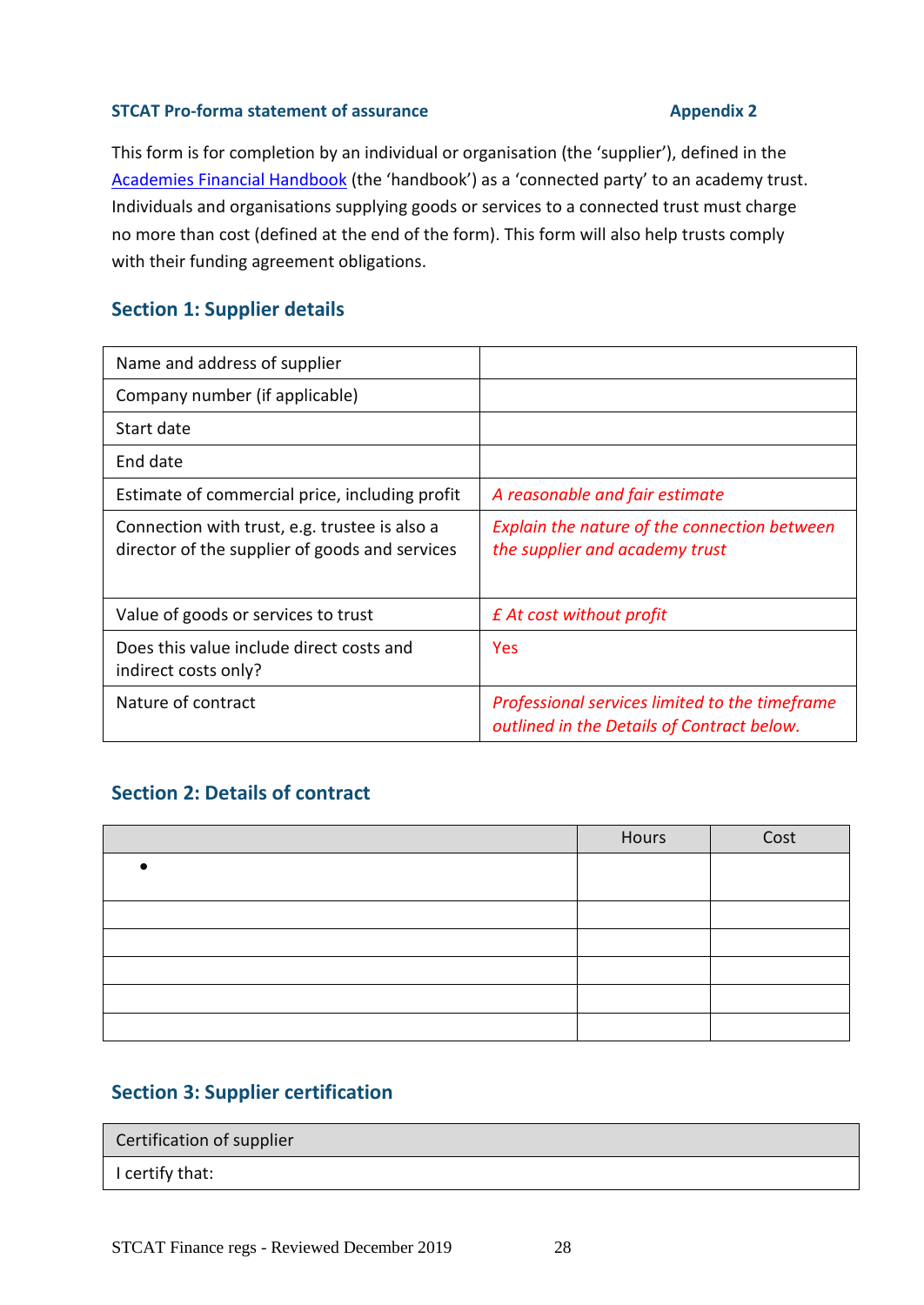Certification of supplier

- the goods and services detailed in this form will be supplied to the academy trust on the basis of direct cost plus indirect costs, with no element of profit;
- we are supplying the goods and services on an open book basis and we will provide more information on request; and
- we will make an adjustment in the following year if we identify a miscalculation on our direct or indirect costs, and supplied goods or services which included an element of profit.

| Name and position |  |
|-------------------|--|
| Date              |  |
| Signature         |  |

# **Section 4: Academy sign off**

#### Certification of academy trust

In signing this document I am satisfied that:

- the goods and services being supplied comply with the requirements on trading with connected parties as set out in the handbook, and represent value for money;
- there is full compliance with the trust's scheme of delegation;
- open and fair procurement and compliance with the trust's procurement procedures have taken place;
- potential conflicts of interest within the academy trust have been robustly managed;
- the trust's register of interest captures relevant business and pecuniary interests as set out in the handbook, and will be updated to reflect this contract (if not already);
- the supplier understands that open book arrangements are in place and they will provide more information on request, if needed; and
- both the trust's accounting officer and chair of board of trustees have agreed to trade with this connected supplier, and that the measures and safeguards listed above are in place.

| Name and position (in<br>academy trust) |  |
|-----------------------------------------|--|
| Date                                    |  |
| Signature                               |  |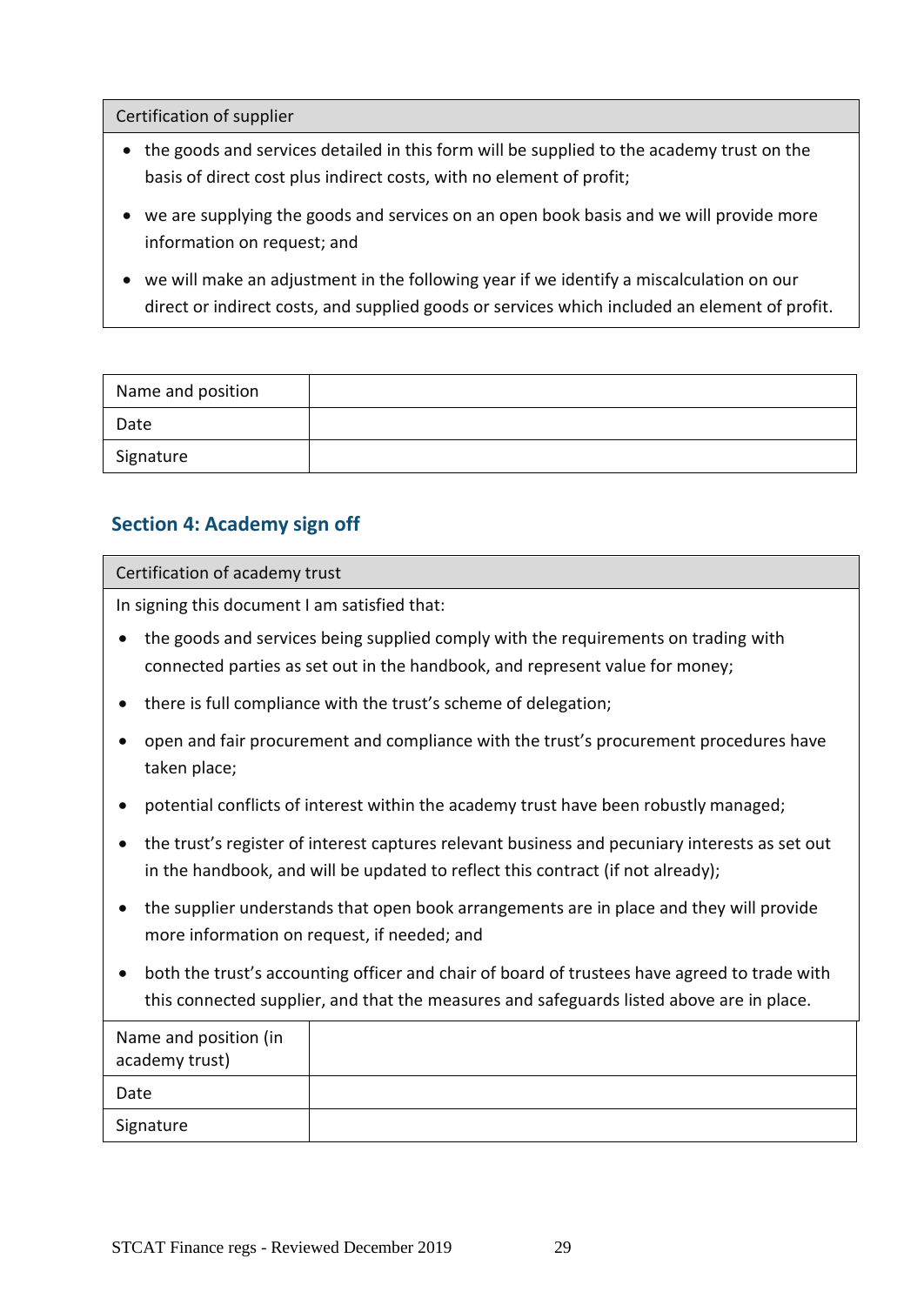# **Notes**

**Direct costs** means the costs of any materials and labour used directly in producing the goods or services.

**Indirect costs** means a proportionate and reasonable share of fixed and variable overheads.

**At cost** means without profit as it includes direct and indirect costs only.

**Estimate** of commercial price acknowledges that the value of such contracts varies depending on a number of factors and negotiations. The supplier should identify a reasonable and fair price, e.g. from previous similar contract.

© Crown copyright 2014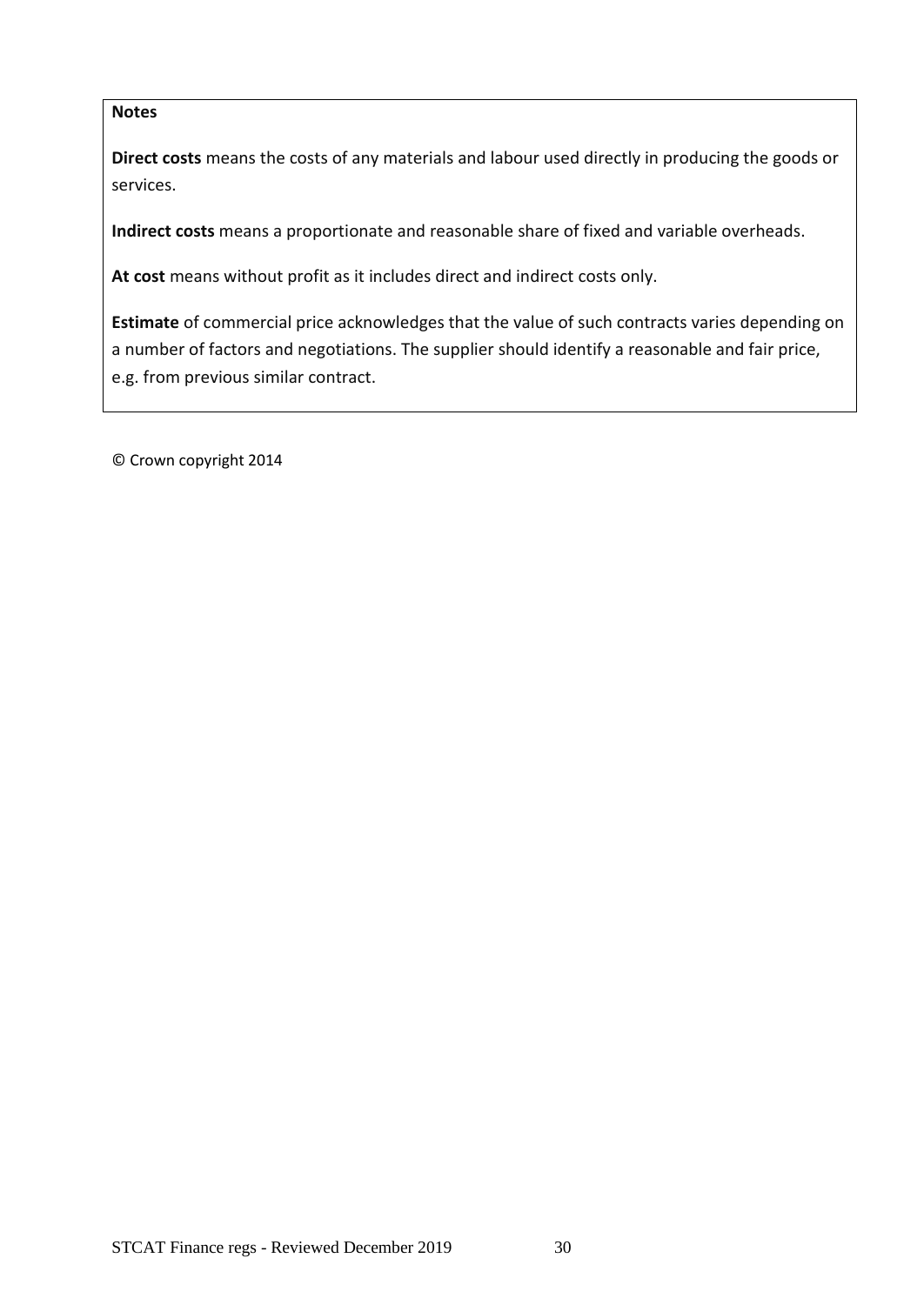**APPENDIX 3**

|                                        |                             | ** School Name**         |                                       |                                     |                             |                                               |                           |                             |                                                 |
|----------------------------------------|-----------------------------|--------------------------|---------------------------------------|-------------------------------------|-----------------------------|-----------------------------------------------|---------------------------|-----------------------------|-------------------------------------------------|
|                                        |                             | <b>PURCHASE CARD LOG</b> |                                       |                                     |                             |                                               |                           |                             |                                                 |
| Name:                                  | Department:                 |                          |                                       |                                     |                             |                                               |                           |                             |                                                 |
| <b>REF</b><br>NO.                      | <b>ORDER</b><br><b>DATE</b> | <b>SUPPLIER NAME</b>     | <b>DESCRIPTION OF</b><br><b>GOODS</b> | <b>SUPPLIER</b><br><b>REFERENCE</b> | <b>DATE</b><br><b>REC'D</b> | <b>NET</b><br><b>INVOICE</b><br><b>AMOUNT</b> | <b>VAT</b><br><b>RATE</b> | <b>VAT</b><br><b>AMOUNT</b> | <b>GROSS</b><br><b>INVOICE</b><br><b>AMOUNT</b> |
| $\mathbf 1$<br>$\overline{\mathbf{2}}$ |                             |                          |                                       |                                     |                             |                                               |                           |                             |                                                 |
| $\overline{\mathbf{3}}$                |                             |                          |                                       |                                     |                             |                                               |                           |                             |                                                 |
| $\overline{\mathbf{4}}$                |                             |                          |                                       |                                     |                             |                                               |                           |                             |                                                 |
| $\overline{\mathbf{5}}$                |                             |                          |                                       |                                     |                             |                                               |                           |                             |                                                 |
| $\bf 6$                                |                             |                          |                                       |                                     |                             |                                               |                           |                             |                                                 |
| $\overline{\mathbf{7}}$                |                             |                          |                                       |                                     |                             |                                               |                           |                             |                                                 |
| ${\bf 8}$                              |                             |                          |                                       |                                     |                             |                                               |                           |                             |                                                 |
| $\overline{9}$                         |                             |                          |                                       |                                     |                             |                                               |                           |                             |                                                 |
| 10                                     |                             |                          |                                       |                                     |                             |                                               |                           |                             |                                                 |
| $\overline{11}$                        |                             |                          |                                       |                                     |                             |                                               |                           |                             |                                                 |
| 12                                     |                             |                          |                                       |                                     |                             |                                               |                           |                             |                                                 |
| 13                                     |                             |                          |                                       |                                     |                             |                                               |                           |                             |                                                 |
|                                        |                             |                          |                                       |                                     |                             |                                               |                           |                             |                                                 |
|                                        |                             |                          |                                       |                                     | <b>TOTAL</b>                | £                                             |                           | £                           | £                                               |
|                                        |                             |                          |                                       |                                     |                             |                                               |                           |                             |                                                 |
|                                        | Date reviewed:              |                          |                                       |                                     |                             |                                               |                           |                             |                                                 |